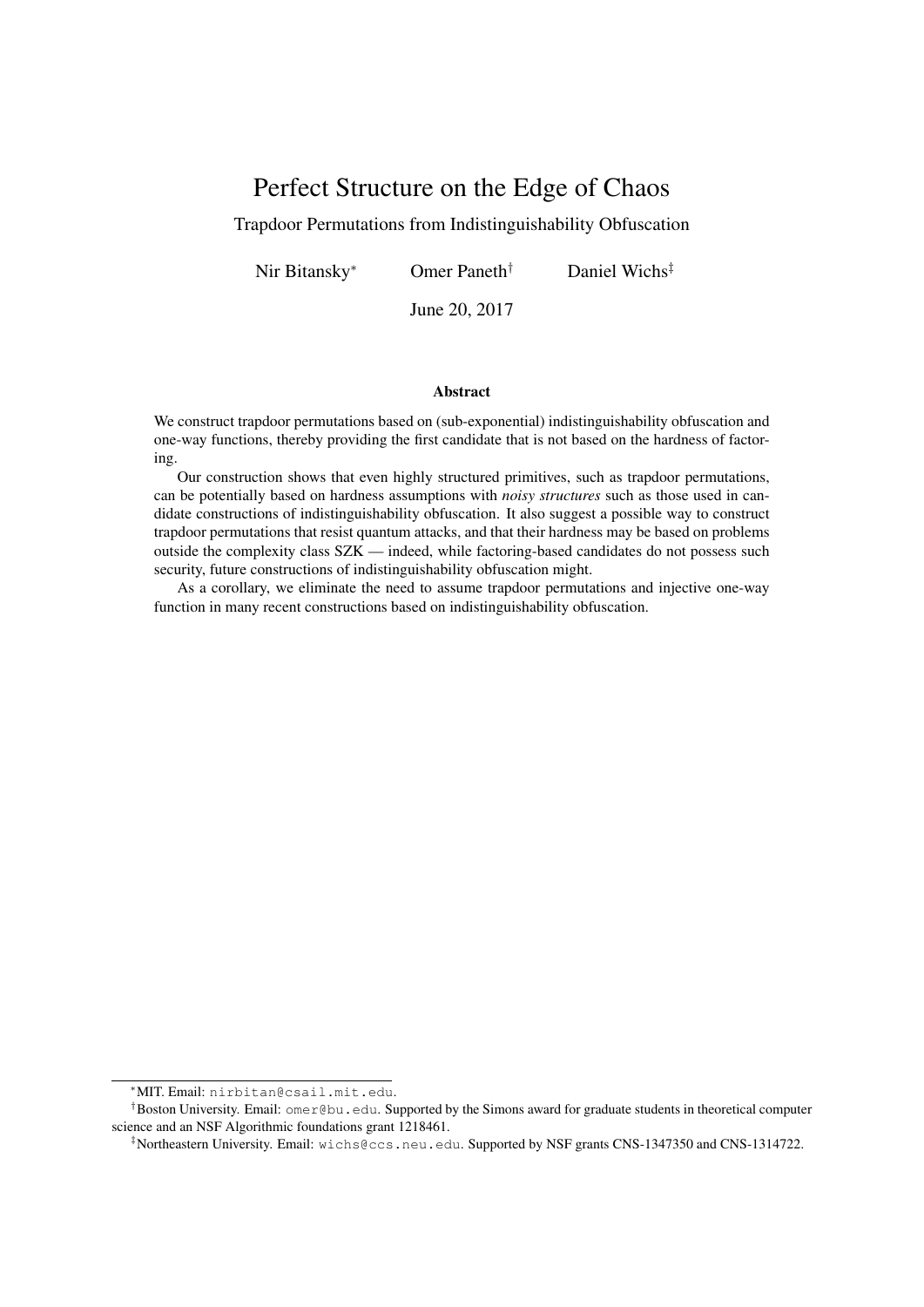# 1 Introduction

In the mid '70s and early '80s, powerful number-theoretic constructions related to factoring and discretelogs kick-started modern cryptography. As these constructions gradually evolved into a comprehensive theory, generic primitives, such as one-way functions, collision-resistent hash functions, and trapdoor permutations, were defined with the aim of abstracting the properties needed in different applications. The aforementioned number-theoretic problems provided instantiations for each of these primitives, but at the same time appeared to offer a much richer algebraic structure. Whereas this structure is highly fruitful, it also limits the hardness of the corresponding problems to low complexity classes such as statistical zero-knowledge (SZK) [\[GK88\]](#page-22-0) and makes them susceptible to quantum attacks [\[Sho97\]](#page-23-0). Therefore, a fundamental goal is to base cryptographic primitives on other less structured assumptions.

In some cases, such as one-way functions, it seems that we can avoid structured assumptions altogether. Indeed, one-way functions can be constructed generically from essentially any cryptographic primitive and have candidates from purely combinatorial assumptions [\[BFKL93,](#page-21-0) [Gol11,](#page-22-1) [JP00,](#page-23-1) [AC08\]](#page-21-1). However, as we consider primitives that intrinsically require some structure, candidates become more scarce. For example, *injective* one-way functions are only known based on assumptions with some *algebraic homomorphism*, albeit these may feature noisy structures, such as the ones arising from lattices [\[PW08\]](#page-23-2). In particular, such assumptions can be placed in SZK, but are not known to be susceptible to quantum attacks. If we also require the one-way function to be a *permutation*, candidates become even more scarce, and only known based on the the hardness of discrete-logs and factoring (or RSA) [\[RSA83,](#page-23-3) [Rab79\]](#page-23-4). Further, *trapdoor permutations* (TDPs) are known exclusively based on factoring (or RSA).

Obfuscation. A promising source for new constructions, replacing ones that so far depended exclusively on specific algebraic assumptions, is *program obfuscation* — a method for shielding programs such that their implementation becomes hidden. Indeed, an ideal notion of obfuscation would allow us to securely express any required structure in the obfuscated programs. Understanding to what extent this intuition can be fulfilled requires looking into concrete notions of secure obfuscation. The question is what is the "right" notion to consider and under what kind of assumptions it can be achieved.

Of particular interest is the notion of *indistinguishability obfuscation* (iO), which have recently found candidate constructions  $[GGH<sup>+</sup>13b]$  $[GGH<sup>+</sup>13b]$ . The notion of iO requires that the obfuscations of any two programs of the same size and functionality are indistinguishable. While this notion may not capture *ideal obfuscation*, it turns out to be sufficient for many known cryptographic primitives, suggesting an alternative for previous number theoretic constructions [\[SW14,](#page-23-5) [BP14,](#page-21-2) [CLTV14\]](#page-22-3).

From an assumption perspective, the existing constructions of iO  $[GGH^+13b, BR14, BGK^+13,$  $[GGH^+13b, BR14, BGK^+13,$  $[GGH^+13b, BR14, BGK^+13,$  $[GGH^+13b, BR14, BGK^+13,$  $[GGH^+13b, BR14, BGK^+13,$ [AB15,](#page-21-5) [Zim15,](#page-23-6) [AJ15,](#page-21-6) [BV15,](#page-21-7) [GLSW14\]](#page-22-4) are instantiated based on multi-linear graded encodings [\[GGH13a,](#page-22-5) [CLT13,](#page-22-6) [CLT15\]](#page-22-7) thus falling into Gentry's [\[Gen14\]](#page-22-8) world of *computing on the edge of chaos* — they all rely on *noisy structures* in an essential way. Beyond the existing candidates, understanding on which assumptions iO can be based (and how structured they should be) is an open question; in particular, as far as we know, future constructions of iO may be based on problems outside AM∩coAM and/or outside BQP.

# 1.1 This Work

Our main result is a construction of trapdoor permutations based on sub-exponential indistinguishability obfuscation and one-way functions. As far as we know, this is the first construction of trapdoor permutations since the introduction of the RSA and Rabin trapdoor permutations [\[RSA83,](#page-23-3) [Rab79\]](#page-23-4) (and their variants). We also construct injective one-way functions based on standard iO and one-way functions. As a tool used in our constructions and a result of potentially independent interest, we show how to convert any one-way function into a *sometimes-injective one-way function* that is simultaneously injective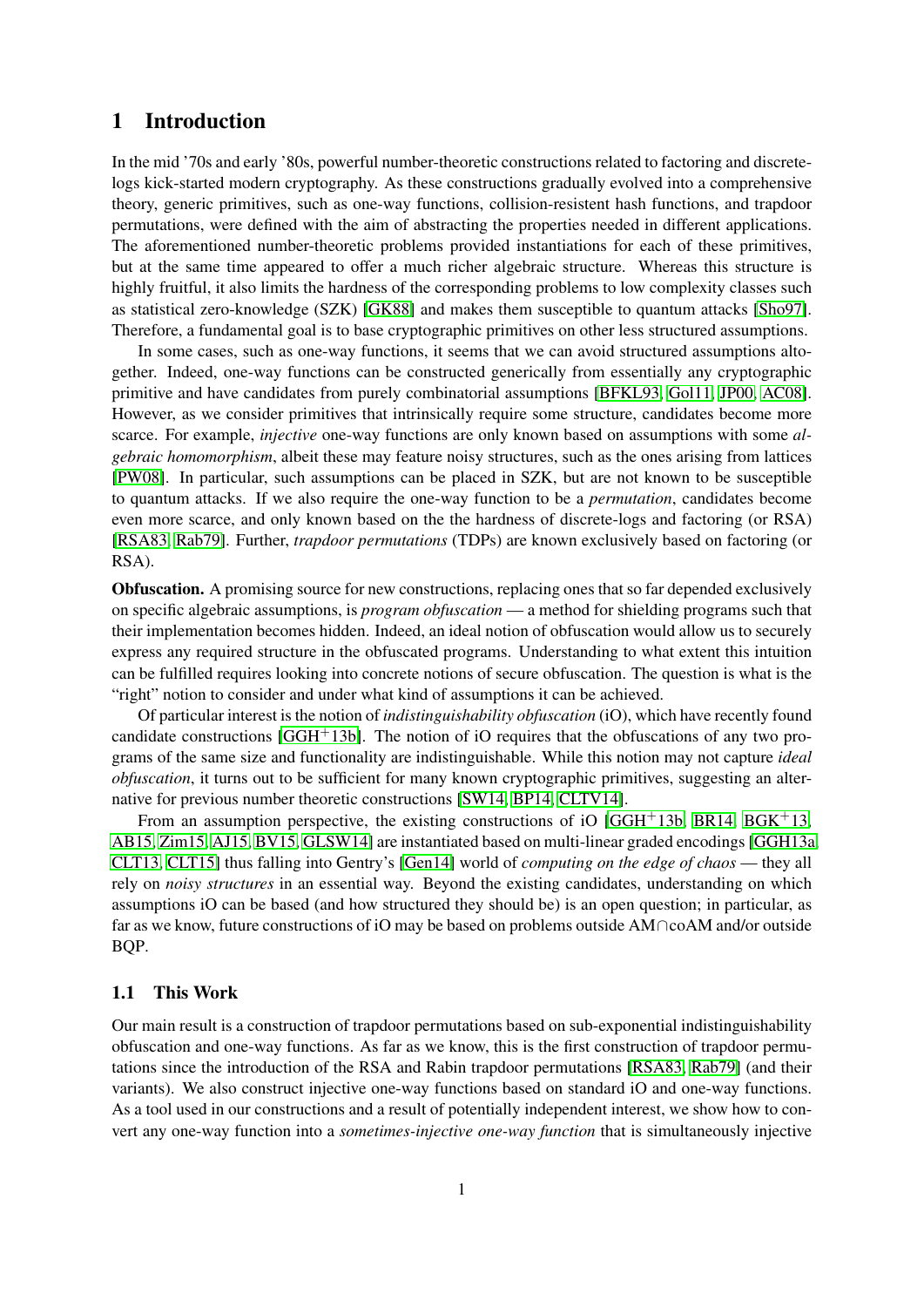and hard-to-invert on some sub-domain of noticeable density.

Properties. Our permutations have the following additional features. First, they are doubly-enhanced. Additionally, they can be generated so to have any *prescribed cycle structure* with the necessary property that small cycles are rare enough. So far this property has only been achieved for pseudo-random permutations [\[NR02\]](#page-23-7). Another feature is that inverting the permutation consists of simple symmetrickey operations (unlike in existing candidates). Finally, like in the RSA permutation, given the trapdoor it is possible to iterate the permutation (or its inverse) any number of times at the same cost as computing the function once.

One difference between the trapdoor permutations we construct and those typically defined in the literature [\[GR13\]](#page-22-9) is that we only support sampling of *pseudo-uniform* elements in the domain rather than elements that are statistically close to uniform. The sampled elements are pseudo-uniform in a strong sense, namely, even given the trapdoor or more generally the coins used to sample the function. The double-enhancement requirement is relaxed in a somewhat similar manner (see details below). As far as we know, these relaxation are sufficient in known applications. Additionally we note that our permutations are not *certifiable*, meaning that we do not know of an efficient way to certify that a key is well-formed and describes a valid permutation.

iO as a hub. Based on our results, several constructions previously based on iO and additional structured assumptions, can now be based only on iO and one-way functions (or rather the assumption that  $NP \neq conP$  [\[KMN](#page-23-8)<sup>+</sup>14]). Examples include: non-interactive commitments [\[Blu81\]](#page-21-8),<sup>[1](#page-2-0)</sup> actively secure two-message oblivious transfer [\[SW14\]](#page-23-5), non-interactive witness-indistinguishable proofs [\[BP14\]](#page-21-2), obfuscation for Turing machines  $\text{[KLW14]}$  $\text{[KLW14]}$  $\text{[KLW14]}$ , and hardness of the complexity class PPAD  $\text{[BPR15]}$  $\text{[BPR15]}$  $\text{[BPR15]}$ , and more.

# 1.2 Technical Overview

Trapdoor permutations from obfuscation? Sounds easy. Thinking of obfuscation in ideal terms gives rise to a natural attempt at constructing TDPs: *simply obfuscate a pseudo-random permutation*. Clearly, with only black-box access to such a permutation, inversion is as impossible as inverting a random function. However, ideal virtual black-box obfuscation  $[BGI^+01]$  $[BGI^+01]$  of pseudo-random permutations is unknown, and is in fact subject to strong limitations  $[BCC^+14]$  $[BCC^+14]$ . Nevertheless, we show that some of this intuition can be recovered also when relying on the (not so ideal) notion of iO.

Outline of the construction. Our starting point is a recent construction suggested by Bitansky et al. [\[BPR15\]](#page-21-9) to demonstrate the hardness of the complexity class PPAD. We observe that their construction can, in fact, be viewed as a trapdoor permutation family that lacks a crucial property: *it does not allow to sample elements from the permutation's domain*.

Our construction then follows the three steps below:

- 1. We construct a sampler for domain elements and prove the one-wayness of the permutation family even given this sampler. This involves extending the techniques developed in [\[BPR15\]](#page-21-9).
- 2. We further augment the permutation family and sampler so that they will admit the requirements of enhanced and doubly-enhanced TDPs.
- 3. The construction of [\[BPR15\]](#page-21-9) relies on injective one-way functions in addition to iO. We construct such injective one-way functions based on iO and one-way functions. We find this construction to be of independent interest.

<span id="page-2-1"></span><span id="page-2-0"></span><sup>&</sup>lt;sup>1</sup>See Appendix [B](#page-25-0) for more details on the construction of non-interactive commitments.

<sup>2</sup> Formally, [\[KLW14\]](#page-23-9) rely on injective PRGs, but these can be replaced with injective one-way functions using an observation of [\[BCP14\]](#page-21-12), as explained in Section [4.2.](#page-16-0)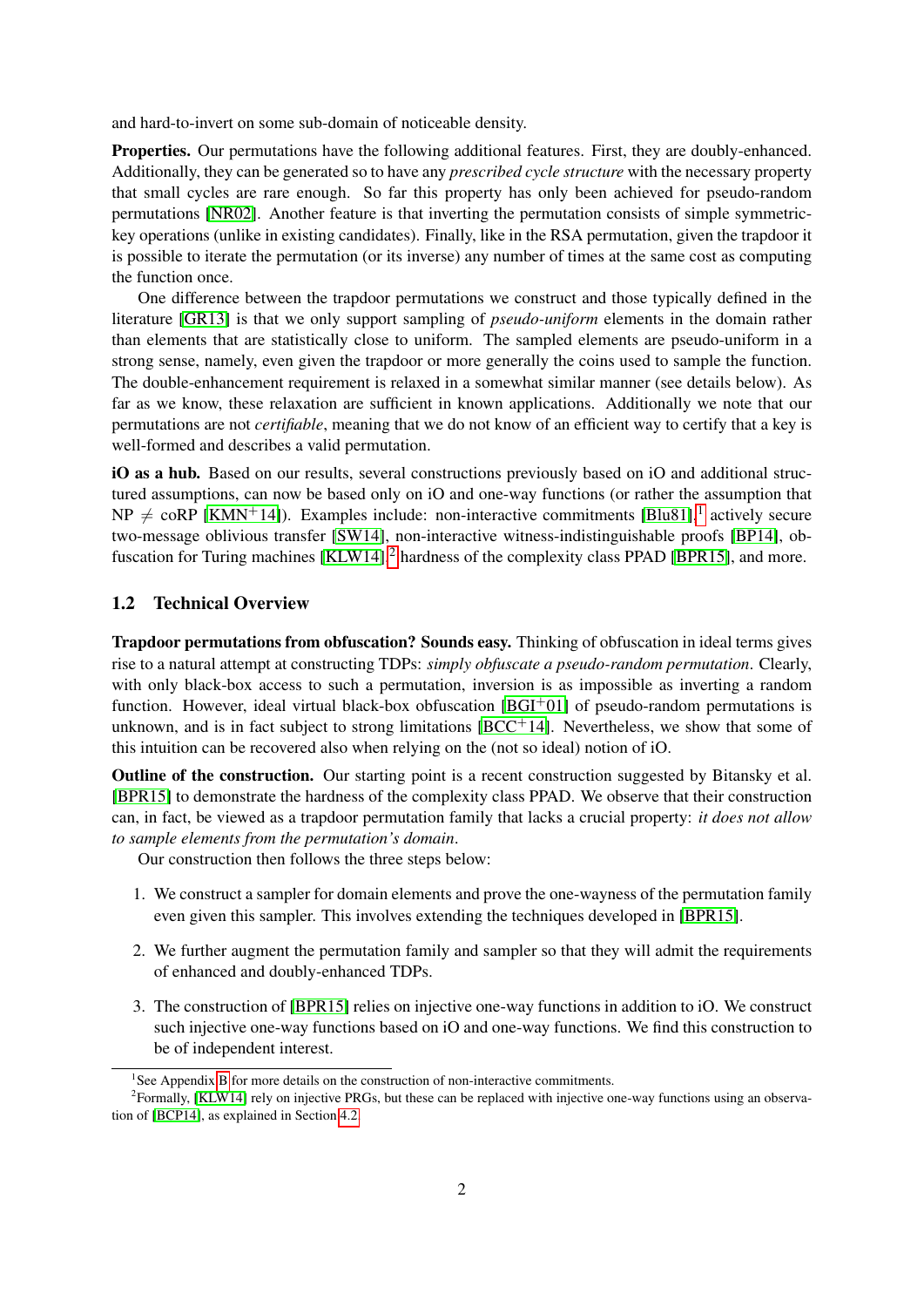We now elaborate on the construction and analysis in [\[BPR15\]](#page-21-9), describe where it falls short of achieving an actual TDP, and then turn to describe our solutions.

#### 1.2.1 A Closer Look into [\[BPR15\]](#page-21-9)

Bitansky et al. construct a hard instance of the END-OF-THE-LINE problem based on iO. In the END-OF-THE-LINE problem we consider a sequence of nodes

$$
x_1 \to x_2 \to \cdots \to x_T ,
$$

and a program F that maps  $x_i$  to  $x_{i+1}$  for  $1 \leq i < T$ . The problem is given the source node  $x_1$  and the program F find the sink node  $x_T$ . In the construction of [\[BPR15\]](#page-21-9), each node  $x_i$  is a pair  $(i, PRF_S(i))$ where PRF<sub>S</sub> :  $\mathbb{Z}_T \to \{0,1\}^{\lambda}$  is sampled from a family of pseudo-random functions, and  $T \in \mathbb{N}$  is super-polynomial in the security parameter  $\lambda$ . The instance also contains an obfuscated program  $\overline{F}$  that maps  $x_i$  to  $x_{i+1}$  and outputs  $\perp$  on any other input.

Bitansky et al. show that given strong enough iO and injective one-way functions (used only in the analysis) it is hard to find  $x_T$  given  $x_1$  and the obfuscated program F. Intuitively, the path from  $x_1$  to  $x_T$  can be thought of as an authenticated chain where a signature  $\sigma$  corresponding to some pair  $(i, \sigma)$ cannot be obtained without first obtaining all previous signatures on the path. It is not difficult to show that any efficient algorithm that only invokes  $\overline{F}$  as a black box cannot find the signature PRF<sub>S</sub>(T). Their proof shows that the same hardness holds even given full access to the obfuscated program  $F$ .

Constructing trapdoor permutations. Indeed, the construction of [\[BPR15\]](#page-21-9) described above gives rise to a natural candidate for a trapdoor permutation. A given permutation is over the set of nodes  ${x_i}_{i \in \mathbb{Z}_T}$ and is defined by the cycle

$$
x_1 \to x_2 \to \cdots \to x_T \to x_1 \ .
$$

The public key describing the permutation consists of the obfuscated program F that maps  $x_i$  to  $x_{i+1}$ (where  $i + 1$  is computed modulo T) and outputs  $\perp$  on any other input. The trapdoor is simply the seed S of the pseudo-random function that allows us to efficiently invert the permutation. However, without the trapdoor, inverting the permutation on  $x_i$  is as hard as finding the end of the chain starting at  $x_i$  and ending at  $x_{i-1}$ .

To obtain a complete construction of a TDP, we need to specify how to sample random domain elements. The challenge here is that the domain of our permutation is very *sparse* and it is not clear how to sample from it without the trapdoor  $S$ . A naive suggestion is to include, as part of the public key, an obfuscated sampler program that given i outputs the node  $x_i$ . However, publishing such a program (obfuscated or not) clearly makes the permutation easy to invert. To explain, how this is solved, we now look more closely into the security proof of [\[BPR15\]](#page-21-9).

The proof of [\[BPR15\]](#page-21-9). We sketch the argument from [BPR15] showing that the basic TDPs construction above (without any domain sampler) is one-way. That is, given  $\tilde{F}$  and  $x_i$  for a random  $i \in \mathbb{Z}_T$ , it is hard to obtain  $x_{i-1}$  (in fact we prove this for every  $i \in \mathbb{Z}_T$ ). A more detailed overview of the proof of [\[BPR15\]](#page-21-9) can be found in Appendix [A.](#page-23-10) To prove that finding the node  $x_{i-1}$  is hard it is sufficient to prove that the obfuscated circuit F is computationally indistinguishable from a circuit that on input  $x_{i-1}$ returns ⊥, rather than  $x_i$  as F would. Indeed, any algorithm that can find  $x_{i-1}$  can also distinguish the two circuits. We next explain how indistinguishability of these two circuits is shown.

For every  $\alpha, \beta \in \mathbb{Z}_T$  we consider the circuit  $\widetilde{F}_{\alpha,\beta}$  that is identical to  $\widetilde{F}$ , except that for every j in the range from  $\alpha$  to  $\beta$  (wrapping around T in case that  $\alpha > \beta$ )  $F_{\alpha,\beta}$  on the input  $x_j$  outputs  $\perp$ . The argument proceeds in two steps.

Step 1: split the chain into two parts. We show that for a *random*  $u \in \mathbb{Z}_T$ , the obfuscation  $\overline{F}_{u,u}$ is computationally indistinguishable from  $\tilde{F}$ . Intuitively this "splits" the authenticated chain into two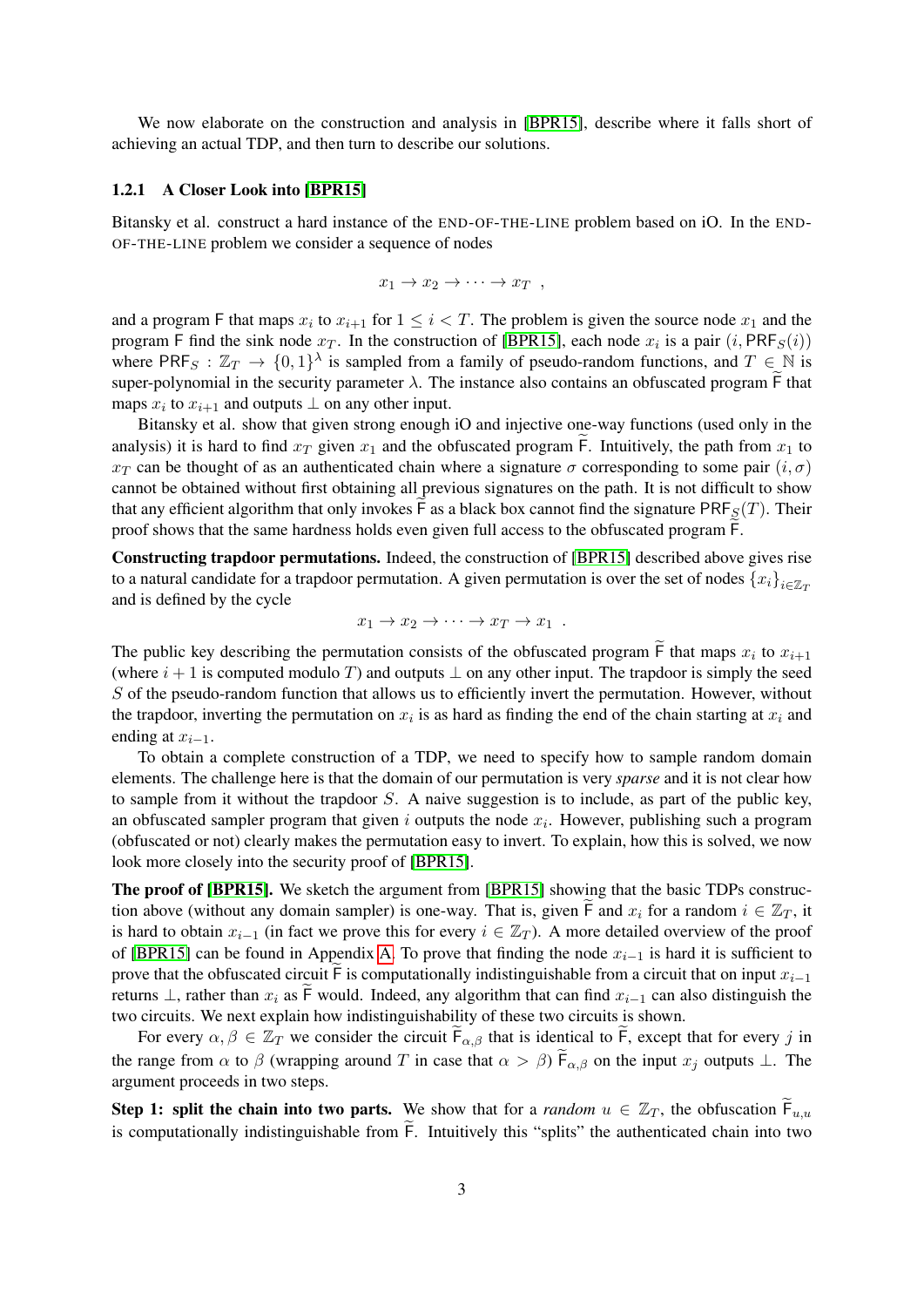parts: from  $x_i$  to  $x_u$  and from  $x_{u+1}$  to  $x_{i-1}$ . The proof of this step relies on the fact that the chain is of super-polynomial length  $T$  and therefore the index  $u$  of a random node in the chain is hard to guess.

Step 2: erase the second part of the chain. We show that after the chain is split, is it hard to find any node  $x_j$  in the second part of the chain. Formally, we prove that the obfuscated circuits  $F_{u,u}$  and  $F_{u,i-1}$ are computationally indistinguishable. The proof is by a sequence of hybrids: for every  $j$  in the range between u and  $i - 2$ , we rely on injective one-way functions and iO with super-polynomial hardness to show that the obfuscated circuits  $\widetilde{F}_{u,j}$  and  $\widetilde{F}_{u,j+1}$  are  $T^{-\Theta(1)}$ -indistinguishable. To prove that we can indistinguishably change the output of  $\mathbf{F}_{u,j}$  on the node  $x_{j+1}$  to  $\perp$ , we rely on the fact that in the circuit  $\mathbf{F}_{u,j}$  the successor of  $x_j$  is already erased and therefore, the circuit  $\mathbf{F}_{u,j}$  never explicitly outputs the node  $x_{j+1}$ .

#### 1.2.2 Sampling from the Domain

As mentioned before, to allow sampling of elements in the domain we cannot simply provide a circuit that outputs  $x_i$  given  $i \in \mathbb{Z}_T$ , as this would result in an obvious attack — given  $x_i = (i, \text{PRF}_S(i))$ , one can directly obtain the preimage  $x_{i-1}$ . The idea is to provide instead an obfuscation X of a sampler  $X_S$ that is supported on a very sparse, but still pseudo-random, subset of the domain. Concretely,  $X_S$  takes as input a seed s for a length doubling pseudo-random generator PRG :  $\mathbb{Z}_{\sqrt{T}} \to \mathbb{Z}_T$ , and outputs  $x_i$  for  $i = PRG(s)$ .

First, note that by pseudo-randomness, inverting  $x_{i+1}$  where  $i = PRG(s)$  is pseudorandom is as hard as inverting  $x_{i+1}$  when i is chosen truly at random. Thus, we fucus on showing that inverting  $x_i$  is hard for a truly random  $i$  even in the presence of the obfuscated sampler  $X$ .

The one-wayness proof described above, however, fails when the adversary is given the sampler  $X$ . The problem is that in the second step, when arguing that the obfuscated circuits  $F_{u,j}$  and  $F_{u,j+1}$  are indistinguishable, we used the fact that  $\widetilde{F}_{u,j}$  never explicitly outputs the node  $x_{j+1}$ . However, if  $j+1$ is in the image of PRG, the sampler X explicitly outputs  $x_{j+1}$  and we can no longer prove that  $F_{u,j}$  and  $F_{u,j+1}$  are indistinguishable.

Our solution is to consider, instead of the entire chain starting from  $x_i$  and ending at  $x_{i-1}$ , only a Our solution is to consider, instead of the entire chain starting from  $x_i$  and ending at  $x_{i-1}$ , only a suffix of this chain of length  $\sqrt[4]{T}$  starting from  $x_{i-1}$  and ending at  $x_{i-1}$ . On the one hand, this chai segment is still of super-polynomial length, and therefore, we can still split the segment following Step 1 above. On the other hand, the segment is also not too large (of density  $T^{-3/4}$  in  $\mathbb{Z}_T$ ). Since that segment above. On the other hand, the segment is also not too large (of density  $T \rightarrow T \ln \mathbb{Z}T$ ). Since that segment starts at a random index  $i - \sqrt[4]{T}$ , and since the image of PRG is of size only  $\sqrt{T}$ , we have that with overwhelming probability  $1 - T^{-1/4}$  the segment interval will not contain any nodes in the support of the sampler  $X$ . When the segment and the support of  $X$  are disjoint, we can again erase the entire chain segment following Step 2 above.

Enhancements. In applications of TDPs, it is often required that the TDPs are *enhanced* or even *doubly enhanced* [\[GR13\]](#page-22-9). We briefly recall these properties and explain how they are obtained. In enhanced TDPs, we essentially ask that it is possible to *obliviously* sample domain elements, without knowing their pre-images. Translating to our setting, we require that  $x_{PRG(s)} \leftarrow X_S$  is hard to invert, even given the coins s used to sample it. In the construction above, this may not be true. Indeed, given the seed s for the pseudo-random generator, we can no longer argue that inversion is as hard as for a truly uniform element. In fact, the PRG may be such that given s, it is easy to find s' such that  $PRG(s') = PRG(s) - 1$ and thus easily invert. We observe that this can be circumvented if we make sure that PRG has a *discrete image* where a random image PRG(s) is likely to be isolated away from any other image. We show how to construct such PRGs from plain PRGs and pairwise-independent permutations.

In doubly enhanced TDPs, it is typically required that it is possible to sample an image-preimage pair  $(x, y)$  together with random coins used to sample the preimage y by the usual sampler. In our setting, we would like to sample an image  $y = x_{PRG(s)} \leftarrow X_S$  together with randomness s and preimage  $x_{PRG(s)-1}$ .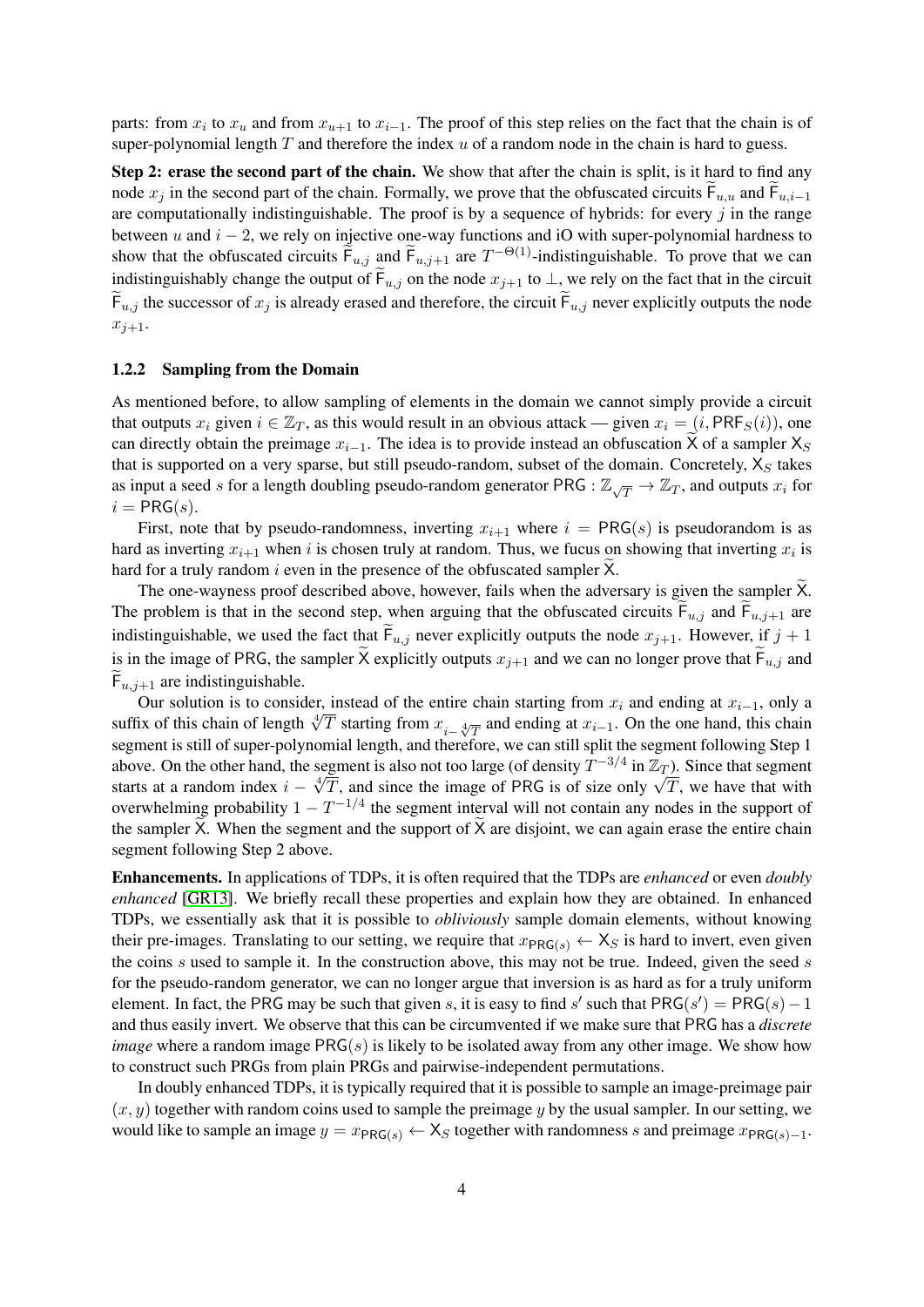We only achieve a relaxed form of this requirement, where  $s$  is pseudo-random rather than truly random, even given the trapdoor, or the coins used to sample the function. The idea is to slightly change the pseudo-random generator PRG in the previous constructions in a way that exploits the specific structure of our TDP. We only change PRG on a sparse set of seeds that has negligible density, and thus previous properties are preserved (see more details in Section [4.3\)](#page-18-0).

#### 1.2.3 Injective One-Way Functions from iO

We now describe the main ideas behind constructing injective one-way function from iO and plain one-way functions. We rely on two-message statistically-binding commitment schemes [\[Nao91\]](#page-23-11) and puncturable PRFs (both known from any one-way function). In the constructed family, every function OWF<sub>M1</sub>,S is associated with a first message  $M_1$  for the commitment scheme and a pseudo-random function PRF<sub>S</sub>. The public description of the function contains an obfuscated circuit  $\tilde{C}$  that on input x outputs a commitment COM $_{M_1}(x; PRF_S(x))$  with respect to the first commitment message  $M_1$ , plaintext x and randomness  $PRF_S(x)$ . The fact that the function is injective (with overwhelming probability over  $M_1$ ) follows directly from the statistical binding of the commitment. We focus on arguing one-wayness.

Our goal is to show that it is hard to recover a random x given  $\tilde{C}$  and  $\tilde{C}(x)$ . We start by considering a hybrid circuit defined similarly to  $\tilde{C}$  except that it contains the punctured key  $S\{x\}$  and given input  $x$ , it outputs a hardcoded commitment; since we did not change the functionality of the circuit indistinguishability follows by iO. Using pseudo-randomness at the punctured point  $x$  and the hiding of the commitment we can now argue that the hardcoded commitment hides  $x$ , replacing it with a commitment to some arbitrary plaintext, using true randomness. The problem is that now, even if we unpuncture  $S\{x\}$ , x itself still needs to appear in the clear as part of the code of the circuit in order to trigger the output of the hardcoded commitment.

Nevertheless, we may try to apply a similar strategy to the one previously used for our TDPs. Concretely, we note that x is only used to test if an input x' satisfies  $x' = x$ , and this comparison can be performed in an "encrypted form" — instead of hardcoding x in the clear we can hardcode  $g(x)$  for some one-way function  $q$  and compare images instead of preimages. Unfortunately, to argue that this does not change functionality *the function* g *must itself be injective* which seems to bring us back to square one.

The key observation is that we may gain by using a function g that is only *sometimes injective*; namely, it is enough that  $g$  is simultaneously injective and hard to invert only on some noticeable subset of its domain. We show that such functions can be constructed from any one-way function. Now, leveraging the iO requirement only on the corresponding injective sub-domain, we can show that the above construction results in a *weak* one-way function that is *fully injective*; indeed, we only invoke sometimes-injective of  $q$  in the proof of one-wayness. Then, to obtain a (strong) injective one-way function, we can apply standard direct-product amplification [\[Yao82\]](#page-23-12).

Constructing sometimes injective one-way functions. We outline the main idea behind constructing a sometimes-injective one-way function  $q$ , as above, based on any one way function  $f$ . First, consider for simplicity the case that the function f is r-regular. Roughly, the idea is extract the  $log(r)$  bits of randomness that remain in x conditioned on  $f(x)$  and append them to the function output as in [\[HILL99\]](#page-22-10). However, due to their inherent entropy loss, standard randomness extractors cannot extract enough random bits to guarantee any meaningful injectiveness. Nevertheless, for our purpose, the extracted bits need not be statistically-close to uniform, they only need to preserve one-wayness. Accordingly, we use the *unpredictability extractors* of [\[DPW14\]](#page-22-11), which allow extracting more bits so to guarantee injectiveness, while still preserving meaningful one-wayness.

To deal with f that is not regular, we may set r to be the most frequent regularity of f. This only shrinks the portion of the domain where  $f$  is both injective and hard to invert by some polynomial factor.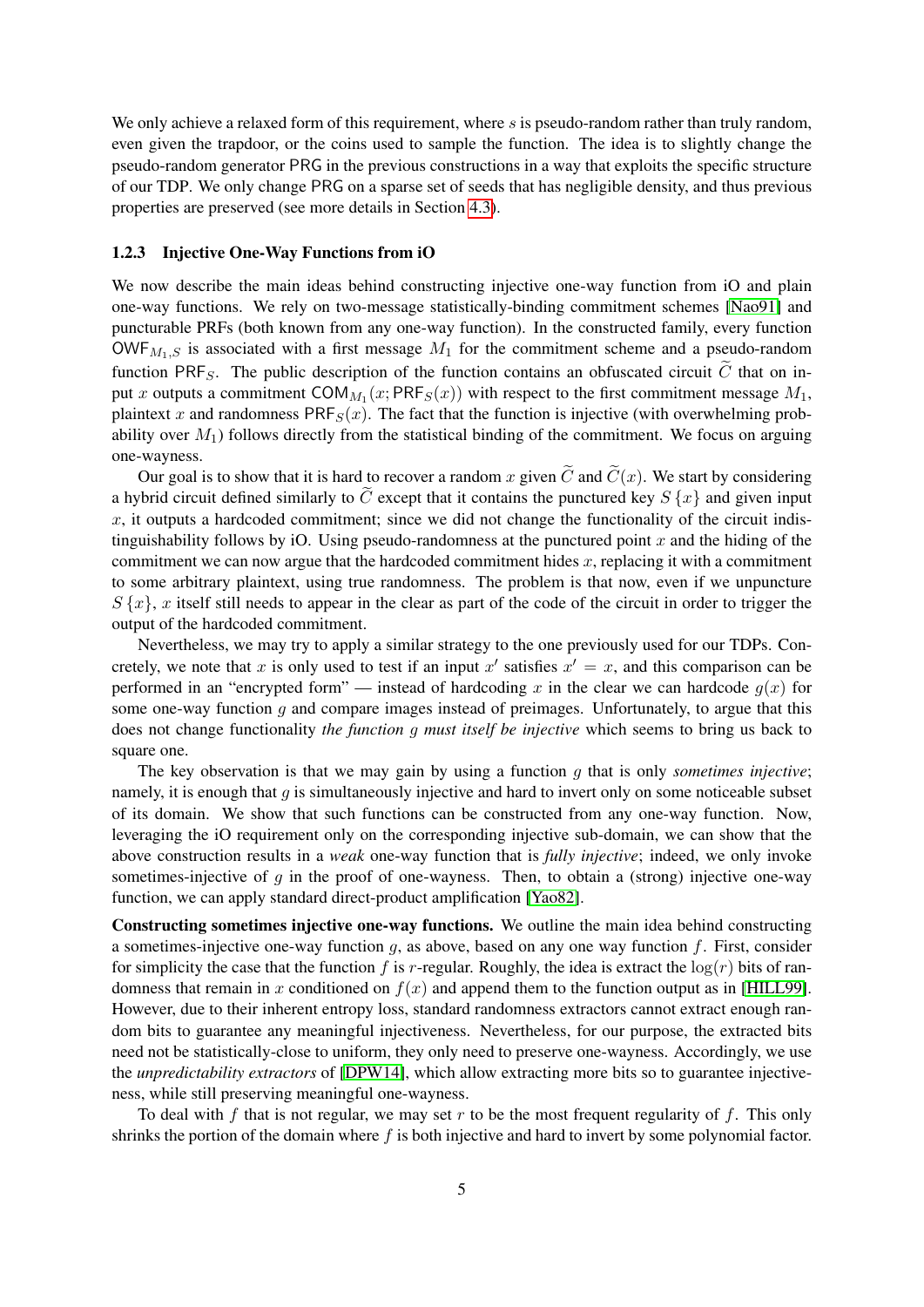A uniform construction is obtained by choosing  $r$  at random.

# 2 Preliminaries

The cryptographic definitions in the paper follow the convention of modeling security against nonuniform adversaries. An efficient adversary  $A$  is modeled as a sequence of circuits  $A = \{A_\lambda\}_{\lambda \in \mathbb{N}}$ , such that each circuit  $A_\lambda$  is of polynomial size  $\lambda^{O(1)}$  with  $\lambda^{O(1)}$  input and output bits; we shall also consider adversaries of some super polynomial size  $t(\lambda) = \lambda^{\omega(1)}$ . We often omit the subscript  $\lambda$  when it is clear from the context. The resulting hardness will accordingly be against non-uniform algorithms. The result can be cast into the uniform setting, with some adjustments to the analysis.

### 2.1 Indistinguishability Obfuscation

We define indistinguishability obfuscation (iO) with respect to a give class of circuits. The definition is formulated as in  $[BGI^+01]$  $[BGI^+01]$ .

**Definition 2.1** (Indistinguishability obfuscation [\[BGI](#page-21-10)<sup>+</sup>01]). *A PPT algorithm* iO is said to be an indistinguishability obfuscator *for a class of circuits* C*, if it satisfies:*

*1.* Functionality: *for any*  $C \in \mathcal{C}$ *,* 

$$
\Pr_{i\mathcal{O}}\left[\forall x: i\mathcal{O}(C)(x) = C(x)\right] = 1.
$$

2. **Indistinguishability:** *for any polysize distinguisher*  $D$  *there exists a negligible function*  $\mu(\cdot)$ *, such that for any two circuits*  $C_0, C_1 \in \mathcal{C}$  *that compute the same function and are of the same size*  $\lambda$ *:* 

 $|\Pr[\mathcal{D}(i\mathcal{O}(C_0)) = 1] - \Pr[\mathcal{D}(i\mathcal{O}(C_1)) = 1]| \leq \mu(\lambda)$ ,

*where the probability is over the coins of* D *and* iO*.*

*We further say that*  $iO$  *is*  $(t, \delta)$ -secure, for some function  $t(\cdot)$  and concrete negligible function  $\delta(\cdot)$ *, if for all*  $t(\lambda)^{O(1)}$  distinguishers the above indistinguishability gap  $\mu(\lambda)$  is smaller than  $\delta(\lambda)^{\Omega(1)}$ .

# 2.2 Puncturable Pseudorandom Functions

We consider a simple case of the puncturable pseudo-random functions (PRFs) where any PRF may be punctured at a single point. The definition is formulated as in [\[SW14\]](#page-23-5), and is satisfied by the GGM [\[GGM86\]](#page-22-12) PRF [\[BW13,](#page-22-13) [KPTZ13,](#page-23-13) [BGI14\]](#page-21-13),

Definition 2.2 (Puncturable PRFs). *Let* n, k *be polynomially bounded length functions. An efficiently computable family of functions*

$$
\mathcal{PRF} = \left\{ \mathsf{PRF}_S : \{0,1\}^{n(\lambda)} \to \{0,1\}^\lambda : S \in \{0,1\}^{k(\lambda)}, \lambda \in \mathbb{N} \right\} ,
$$

*associated with an efficient (probabilistic) key sampler*  $K_{\mathcal{P}R,F}$ , is a puncturable PRF if there exists a *poly-time puncturing algorithm* Punc *that takes as input a key* S*, and a point* x ∗ *, and outputs a punctured key* S{x <sup>∗</sup>}*, so that the following conditions are satisfied:*

*1.* Functionality is preserved under puncturing: *For every*  $x^* \in \{0,1\}^{n(\lambda)}$ ,

$$
\Pr_{S \leftarrow \mathcal{K}_{\mathcal{PRF}}(1^{\lambda})} \left[ \forall x \neq x^* : \mathsf{PRF}_S(x) = \mathsf{PRF}_{S\{x^*\}}(x) : S\{x^*\} = \mathsf{Punc}(S, x^*) \right] = 1.
$$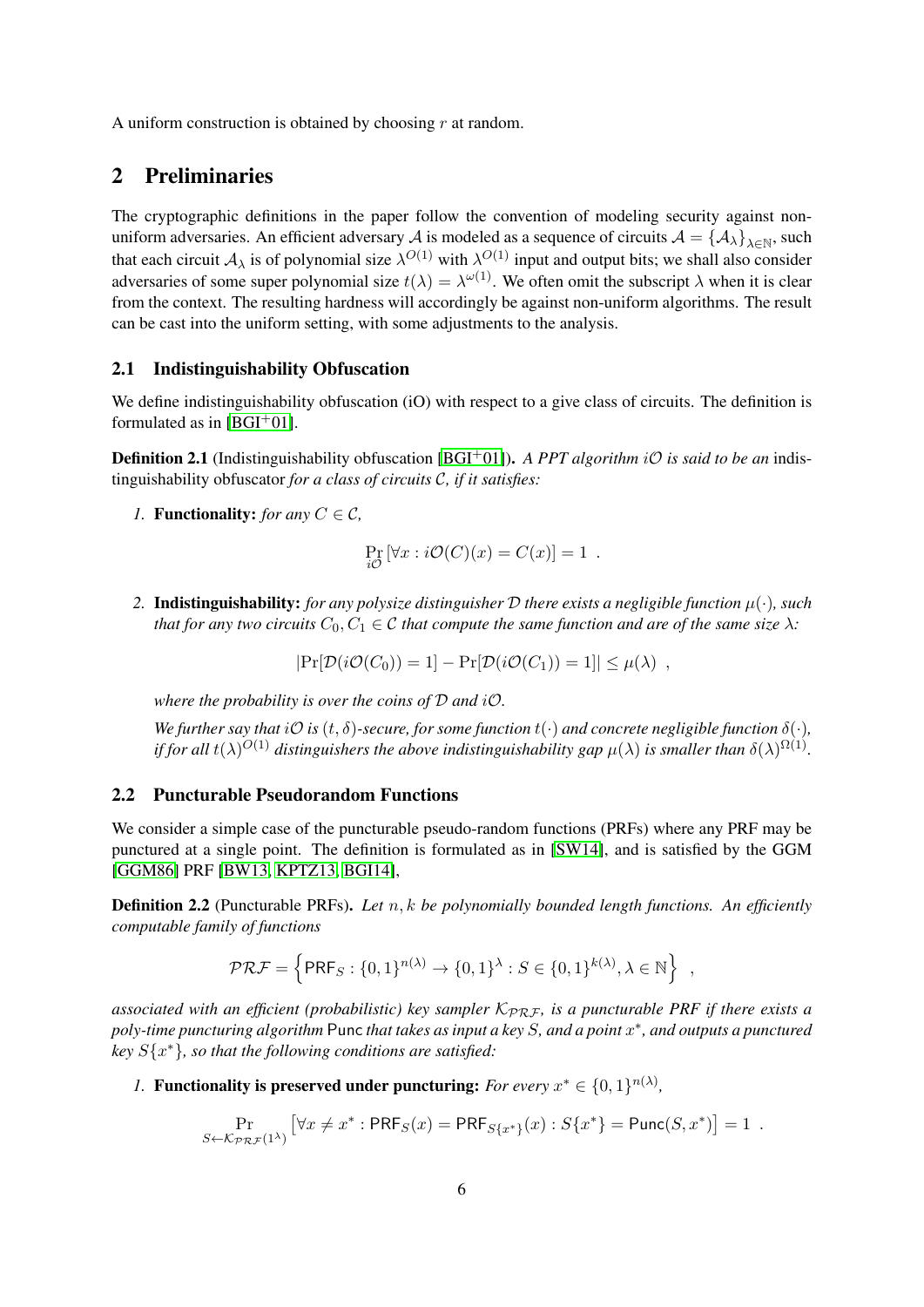*2.* Indistinguishability at punctured points: *for any polysize distinguisher* D *there exists a negligible function*  $\mu(\cdot)$ *, such that for all*  $\lambda \in \mathbb{N}$ *, and any*  $x^* \in \{0,1\}^{n(\lambda)}$ *,* 

 $|\Pr[\mathcal{D}(x^*, S\{x^*\}, \mathsf{PRF}_S(x^*)) = 1] - \Pr[\mathcal{D}(x^*, S\{x^*\}, u) = 1]| \leq \mu(\lambda)$ ,

where  $S \leftarrow \mathcal{K}_{\mathcal{PRF}}(1^{\lambda}), S\{x^*\} = \mathsf{Punc}(S, x^*),$  and  $u \leftarrow \{0, 1\}^{\lambda}$ .

*We further say that*  $PRF$  *is*  $(t, \delta)$ -secure, for some function  $t(\cdot)$  and concrete negligible function δ(·), if for all  $t(λ)^{O(1)}$  distinguishers the above indistinguishability gap  $μ(λ)$  is smaller than  $\delta(\lambda)^{\Omega(1)}.$ 

# 2.3 Injective One-Way Functions

We shall also rely on (possibly keyed) injective one-way functions.

Definition 2.3 (Injective OWF). *Let* k *be polynomially bounded length function. An efficiently computable family of functions*

$$
\mathcal{OWF} = \left\{ \mathsf{OWF}_K : \{0,1\}^\lambda \to \{0,1\}^* : K \in \{0,1\}^{k(\lambda)}, \lambda \in \mathbb{N} \right\} ,
$$

*associated with an efficient (probabilistic) key sampler*  $K_{\mathcal{O}W\mathcal{F}}$ *, is an injective OWF if it satisfies* 

- *1.* Injectiveness: With overwhelming probability over the choice of  $K \leftarrow \mathcal{K}_{\mathcal{OWF}}(1^{\lambda})$ , the function OWF $_K$  is injective.
- 2. **One-wayness:** *For any polysize inverter* A *there exists a negligible function*  $\mu(\cdot)$ *, such that for all*  $\lambda \in \mathbb{N}$ ,

$$
\Pr\left[\mathcal{A}(K, \mathsf{OWF}_K(x)) = x : \begin{array}{c} K \leftarrow \mathcal{K}_{\mathcal{OWF}}(1^{\lambda}) \\ x \leftarrow \{0,1\}^{\lambda} \end{array}\right] \leq \mu(\lambda) .
$$

*We further say that*  $\mathcal{OWF}$  *is*  $(t, \delta)$ -secure, for some function  $t(\cdot)$  and concrete negligible function  $\delta(\cdot)$ , if for all  $t(\lambda)^{O(1)}$  inverters the above inversion probability  $\mu(\lambda)$  is smaller than  $\delta(\lambda)^{\Omega(1)}$ .

# 3 Injective One-Way Functions from iO

In this section, we construct injective one-way functions from iO and plain injective one-way functions. We start by defining and constructing *sometimes injective one-way functions*.

### 3.1 Sometimes Injective One-Way Functions

For a function  $f: \{0,1\}^{\lambda} \to \{0,1\}^*$  and any input  $x \in \{0,1\}^{\lambda}$ , we denote by

$$
\mathbf{H}_f(x) := \log |\{x' : f(x') = f(x)\}| = \mathbf{H}_{\infty} (x' \leftarrow f^{-1}(f(x))) ,
$$
  
\n
$$
\mathbf{Inj}(f) := \{x : \mathbf{H}_f(x) = 0\}
$$

the min-entropy of a random preimage of  $f(x)$ , and the subset of inputs on which f is injective, respectively.

We next define sometimes-injective OWFs (SIOWFs). Roughly speaking, such functions are injective and hard to invert over a noticeable fraction of their domain.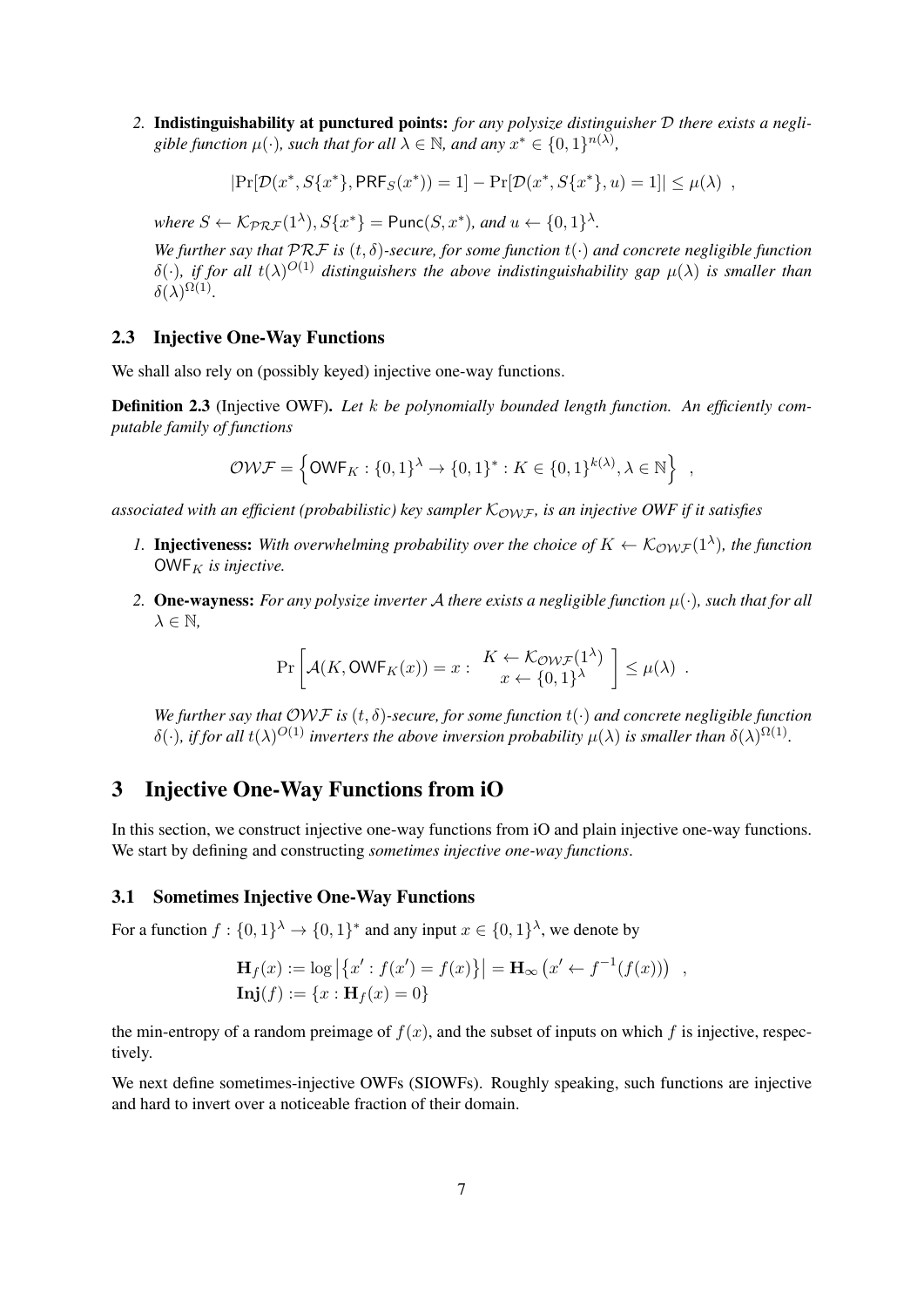<span id="page-8-1"></span>Definition 3.1 (Sometimes-Injective OWF). *Let* k *be polynomially bounded length function. An efficiently computable family of functions*

$$
\mathcal{SIOWF} = \left\{ \mathsf{SIOWF}_K : \{0,1\}^\lambda \to \{0,1\}^* : K \in \{0,1\}^{k(\lambda)}, \lambda \in \mathbb{N} \right\} ,
$$

*associated with an efficient (probabilistic) key sampler*  $K_{SLOWF}$ *, is a sometimes injective OWF if for every key*  $K \in \{0,1\}^{k(\lambda)}$  there exists an injective subset  $\mathbf{I}_K \subseteq \text{Inj}(\textsf{SIOWF}_K)$ , satisfying the following *conditions:*

*1.* Sometimes injectiveness: *There exists a polynomial*  $p(\cdot)$  *such that for any*  $\lambda \in \mathbb{N}$ :

$$
\Pr\left[x \in \mathbf{I}_K: \begin{array}{c} K \leftarrow \mathcal{K}_{\mathcal{S} \mathcal{I} \mathcal{O} \mathcal{W} \mathcal{F}}(1^{\lambda}) \\ x \leftarrow \{0,1\}^{\lambda} \end{array}\right] \ge 1/p(\lambda) \enspace .
$$

*2.* One-wayness over injective subdomain: *for any polysize inverter* A *there is a negligible function*  $\mu(\cdot)$  *such that for any*  $\lambda \in \mathbb{N}$ *:* 

$$
\Pr\left[\mathcal{A}(K, \mathsf{SIOWF}_K(x)) = x \land x \in \mathbf{I}_K: \begin{array}{c} K \leftarrow \mathcal{K}_{\mathcal{SIOWF}}(1^{\lambda}) \\ x \leftarrow \{0, 1\}^{\lambda} \end{array}\right] \leq \mu(\lambda) \enspace .
$$

*We further say that* SIOWF *is* t*-secure, for some super-polynomial function* t(·)*, if the one*wayness requirement holds for all  $t(\lambda)^{O(1)}$  inverters.

**The construction.** Let  $f : \{0,1\}^* \to \{0,1\}^*$  be any one-way function. We construct an SIOWF

$$
\mathcal{SIOWF} = \left\{ \mathsf{SIOWF}_K : \{0,1\}^\lambda \to \{0,1\}^* : K \in \{0,1\}^{k(\lambda)}, \lambda \in \mathbb{N} \right\}
$$

with a corresponding key sampler  $\mathcal{K}_{\mathcal{OWF}}$  as follows:

- A random key  $K := (S, e) \leftarrow \mathcal{K}_{\mathcal{S} \mathcal{I} \mathcal{O} \mathcal{W} \mathcal{F}}(1^{\lambda})$  consists of a random  $e \leftarrow [\lambda]$  and a random seed S for a hash function  $h_S: \{0,1\}^{\lambda} \to \{0,1\}^{e+1}$  drawn from a q-wise independent family, where we set  $q = \lambda$  to be the security parameter.
- For  $x \in \{0,1\}^{\lambda}$ , the function is defined by SIOWF $_K(x) := (f(x), h_S(x))$ .

<span id="page-8-2"></span>Proposition 3.1. SIOWF *is a sometimes injective one-way function.*

*Proof.* Throughout, we denote by  $E_e \subseteq \{0,1\}^{\lambda}$  the subset of values x such that  $\mathbf{H}_f(x) \in [e-1, e)$ . For  $K = (S, e)$ , we define  $I_{S, e} = E_e \cap Inj(SIOWF_{S, e}) \subseteq Inj(SIOWF_{S, e})$ . We start by proving the following preliminary claim saying that the function is injective with high-probability over the set  $E_e$ .

<span id="page-8-0"></span>**Claim 3.1.** *For any*  $\lambda \in \mathbb{N}, e \in [\lambda], x \in E_e$ 

$$
\Pr_{S}[x \in \mathbf{Inj}(\mathsf{SIOWF}_{S,e})] \ge \frac{1}{2} .
$$

*Proof of Claim* [3.1.](#page-8-0) Fix any  $\lambda \in \mathbb{N}$ ,  $e \in [\lambda]$ ,  $x \in E_e$ , and let  $y = f(x)$ . Since the output of SIOWF<sub>S,e</sub>(x) includes y, it suffices to show that x does not collide with any other  $x' \in f^{-1}(y)$ . By q-wise independence (in fact, pairwise is sufficient here), for any such  $x'$ ,

$$
\Pr_S\left[\mathsf{h}_S(x)=\mathsf{h}_S(x')\right]\leq 2^{-e-1}
$$

.

Thus, the expected number of such  $x'$  that collide with  $x$  is:

$$
2^{-e-1}(|f^{-1}(y)|-1) \le 2^{-e-1} \cdot 2^{\mathbf{H}_f(x)} \le 1/2 ,
$$

and the claim now follows by Markov's inequality.

 $\Box$ 

,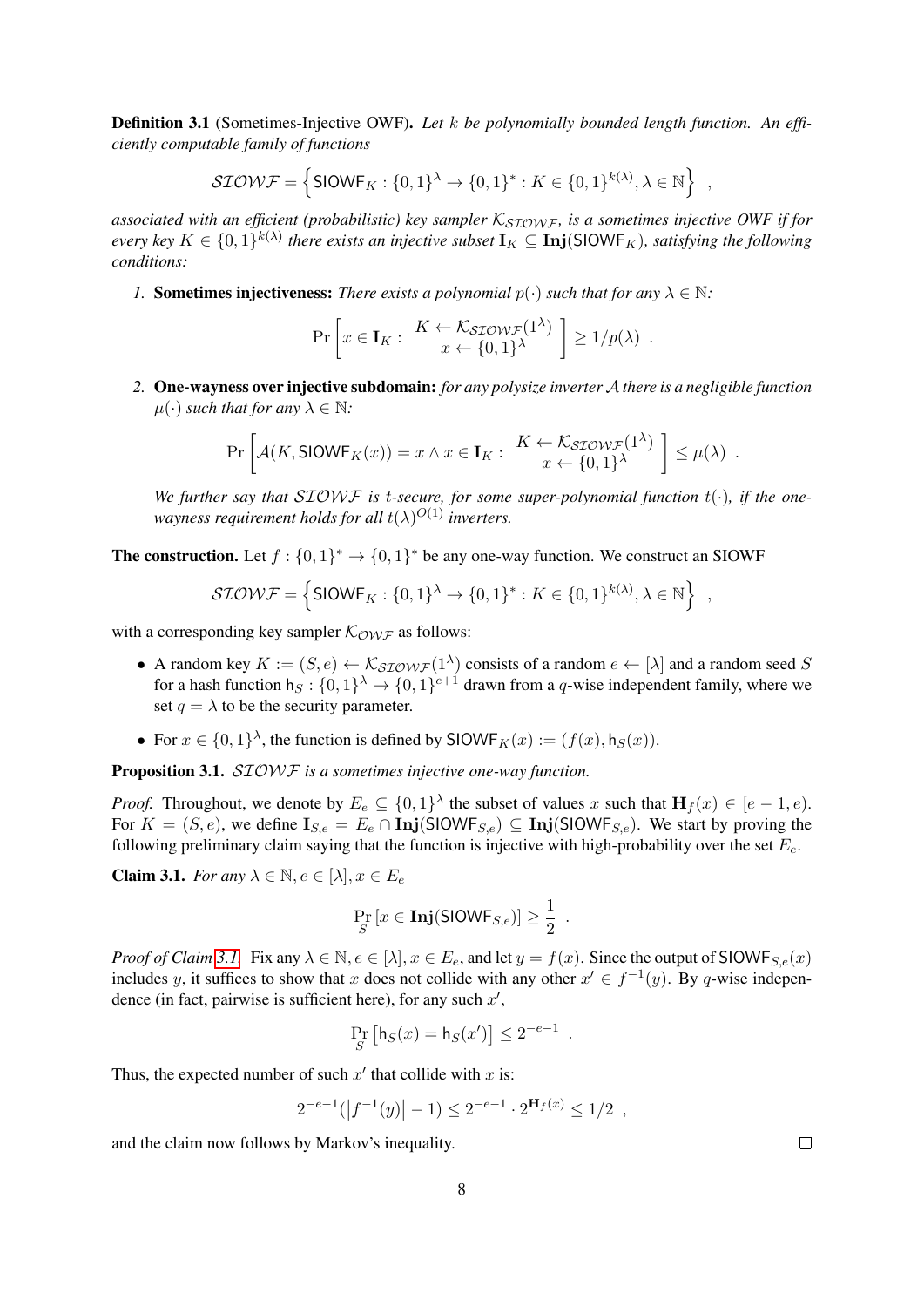Sometimes injectiveness follows directly:

<span id="page-9-0"></span>
$$
\Pr\left[x \in \mathbf{I}_{S,e} : \begin{array}{c} (S,e) \leftarrow \mathcal{K}_{\mathcal{STOWF}}(1^{\lambda}) \\ x \leftarrow \{0,1\}^{\lambda} \end{array}\right] \ge
$$
  

$$
\Pr_{e,x} [x \in E_e] \cdot \min_{e,x \in E_e} \Pr_{S} [x \in \mathbf{Inj}(\mathsf{SIOWF}_{S,e})] \ge \frac{1}{2\lambda} .
$$

where  $\Pr_{e,x}[x \in E_e] = 1/\lambda$  since for any fixed x there is a unique  $e \in [\lambda]$  such that  $x \in E_e$ , and  $\min_{e,x \in E_e} \Pr_S [x \in Inj(SIOWF_{S,e})] \geq 1/2$  by the previous claim.

Next, we prove one-wayness over the injective subdomain. For this, we rely on a theorem from [\[DPW14\]](#page-22-11) showing that any q-wise independent hash essentially preserves uninvertability.

<span id="page-9-3"></span>**Theorem 3.1** ([\[DPW14,](#page-22-11) Theorem 4.1] (restated)). Let  $\{h_S: \{0,1\}^n \to \{0,1\}^m : S \in \{0,1\}^d\}$  be a qwise independent hashing family. For any  $D: \{0,1\}^m \times \{0,1\}^d \rightarrow \{0,1\}$  and any random variable  $X \in \{0,1\}^n$  with min-entropy  $\mathbf{H}_{\infty}(X) \geq k$ , if  $\Pr[D(U, S) = 1] = \delta$ , then  $\Pr[D(\mathsf{h}_S(X), S) = 1] \leq$  $O(q2^{m-k}) \max{\{\delta, 2^{-q}\}}.$ 

<span id="page-9-1"></span>Throughout the proof, let  $S, e, x$  be chosen uniformly at random from their domains.

$$
\Pr_{S,e,x}[A(S, e, f(x), h_S(x)) = x \land x \in I_{S,e}]
$$
\n
$$
\leq \Pr_{S,e,x}[A(S, e, f(x), h_S(x)) = x \land x \in E_e]
$$
\n
$$
\leq \Pr_{S,e,x}[A(S, e, f(x), h_S(x)) \in f^{-1}(f(x)) \land x \in E_e]
$$
\n
$$
= \Pr_{S,e,x}[A(S, e, f(x), h_S(x')) \in f^{-1}(f(x)) \land x' \in E_e]
$$
\n
$$
= \Pr_{S,e,x}[A(S, e, f(x), h_S(x')) \in f^{-1}(f(x)) \land x \in E_e]
$$
\n
$$
= \Pr_{S,e,x}[A(S, e, f(x), h_S(x')) \in f^{-1}(f(x)) \land x \in E_e]
$$
\n
$$
= \sum_{x^* \leftarrow f^{-1}(f(x))} \Pr_{x^* \in E_e^*} [x = x^*, e = e^*] \Pr_{x^* \leftarrow f^{-1}(f(x^*))}
$$
\n
$$
\leq \sum_{x^*, e^* : x^* \in E_{e^*}} \Pr_{x, e} [x = x^*, e = e^*] O(\lambda) \max \left\{ \Pr_{U \leftarrow \{0,1\}^{e+1}} [A(S, e, f(x^*), U) \in f^{-1}(f(x^*))], 2^{-\lambda} \right\}
$$
\n
$$
\leq O(\lambda) \Pr_{S,e,x}[A(S, e, f(x), U) \in f^{-1}(f(x))] + O(\lambda)2^{-\lambda}
$$
\n
$$
U \leftarrow \{0,1\}^{e+1}
$$
\n(3)

<span id="page-9-4"></span><span id="page-9-2"></span>
$$
\leq \mu(\lambda) \tag{4}
$$

Equation [\(1\)](#page-9-0) follows since we can think of sampling the pair  $x, f(x)$  as equivalent to sampling  $x', f(x)$ where  $x \leftarrow \{0,1\}^{\lambda}, x' \leftarrow f^{-1}(f(x))$ . Equation [\(2\)](#page-9-1) follows from the definition of  $E_e$ , which implies that  $x \in E_e$  if and only if  $f^{-1}(f(x)) \subseteq E_e$ . Equation [\(3\)](#page-9-2) follows by applying Theorem [3.1](#page-9-3) with the variable  $x' \leftarrow f^{-1}(f(x))$  having entropy  $k = H_f(x) \ge e - 1$ , the hash function  $h_s$  having outputlength  $m = e + 1$  and independence  $q = \lambda$ . To apply the theorem, we think of a distinguisher  $D_{A,e,f(x)}$ that given  $(z, S)$  tests whether  $\mathcal{A}(S, e, f(x), z)$  inverts  $f(x)$ . Lastly, by the one-wayness of f, there is some negligible  $\mu(\lambda)$  such that equation [\(4\)](#page-9-4) holds, as we wanted to show.  $\Box$ 

*Remark* 3.1 (super-polynomial security)*.* In the above construction, starting from a one-way function f that is t-secure directly yields t-security of  $\mathcal{SIOWF}$ .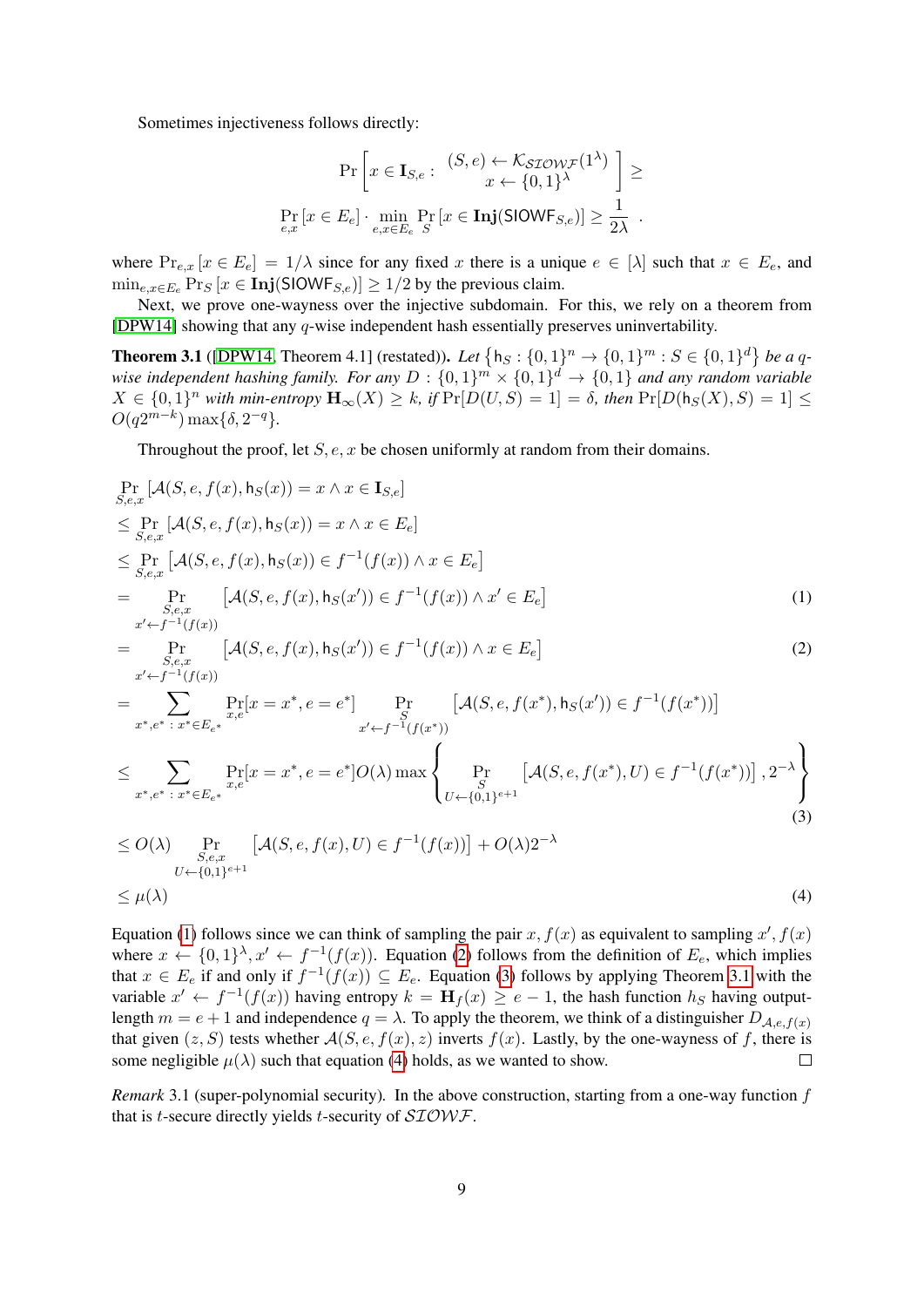### 3.2 Injective OWFs from iO and SIOWFs

We now construct a family of injective one-way functions based on iO and one-way functions. We first construct a weak but (fully) injective one-way function, and then use standard direct product amplification.

**Ingridients.** Let iO be an indistinguishability obfuscator for P/poly, and let  $\mathcal{PRF}$  be a family of puncturable pseudo-random functions, where for  $S \leftarrow \mathcal{K}_{PRF}(1^{\lambda})$ , PRF<sub>S</sub> maps  $\{0,1\}^{\lambda} \to \{0,1\}^{\lambda}$ . Let (COM<sub>1</sub>, COM<sub>2</sub>) be a two message statistically-binding commitment scheme, where COM<sub>1</sub>(1<sup> $\lambda$ </sup>) samples a first message  $M_1$ , and  $COM_2(x, M_1; r)$  computes a commitment  $M_2$  to plaintext  $x \in \{0, 1\}^{\lambda}$ , with respect to the first message  $M_1$  and random coins  $r \in \{0, 1\}^{\lambda}$ .

The function family. For  $M_1 \leftarrow \text{COM}_1(1^{\lambda}), S \leftarrow \mathcal{K}_{\mathcal{PRF}}(1^{\lambda}),$  consider the circuit  $C_{M_1,S}: \{0,1\}^{\lambda} \rightarrow$  $\{0, 1\}^*$  defined by

$$
C_{M_1,S}(x) := \text{COM}_2(x, M_1; \text{PRF}_S(x)) ,
$$

padded to some polynomial size  $\ell(\lambda)$  to be determined later in the analysis.

The constructed family of one-way functions  $\mathcal{OWF}$  consists of all obfuscations of such circuits:

- 1. A random key OWF<sub>K</sub>  $\leftarrow$   $\mathcal{K}_{\mathcal{O}W\mathcal{F}}(1^{\lambda})$  consists of an obfuscation  $\widetilde{C} \leftarrow i\mathcal{O}(C_{M_1,S})$ , for a first commitment message  $M_1 \leftarrow \text{COM}_1(1^{\lambda})$  and PRF seed  $S \leftarrow \mathcal{K}_{\mathcal{PRF}}(1^{\lambda})$ .
- 2. The function is given by OWF<sub>K</sub>(x) =  $\widetilde{C}(x)$ .

The fact that the construction gives an injective family follows directly from the statistical binding of the commitment. We next show that it is also weakly one-way.

Proposition 3.2. *Assume there exists a family* SIOWF *of sometimes-injective one-way functions. Then the above construction is a weak one-way function.*

*Proof sketch.* Let  $I_K$  and  $p(.)$  be as in Definition [3.1](#page-8-1) such that  $STOWF$  has an injective sub-domain  $I_K$  of density  $1/p(\lambda)$ . We show that any poly-size adversary A fails to invert the constructed OWF with probability at least  $\frac{1}{p(\lambda)} - \mu(\lambda)$  for some negligible  $\mu(\cdot)$ . For this purpose we consider a sequence of hybrids.

Hyb<sub>1</sub>: The real experiment. Here A is given as input  $\tilde{C}$ ,  $\tilde{C}(x)$  for a random input  $x \leftarrow \{0,1\}^{\lambda}$  and random key  $\widetilde{C} \leftarrow \mathcal{K}_{\mathcal{O}\mathcal{W}\mathcal{F}}(1^{\lambda})$  and tries to obtain x.

 $Hyb_2$ : Here C is an obfuscation of an augmented circuit. In the new circuit, the PRF seed S is replaced with  $S\{x\}$ , which is punctured at x. In addition,  $M_2 = \text{COM}_2(x, M_1; \text{PRF}_S(x))$  is hardwired as the output on input  $x$  (the input  $x$  itself is also hardwired). This circuit computes the same function as the previous  $C_{M_1,S}$ , thus by the iO guarantee, A obtains x with the same probability up to a negligible difference.

Hyb<sub>3</sub>: Here  $M_2 = \text{COM}_2(x, M_1; r)$  is generated with truly uniform randomness r, rather than PRF<sub>S</sub>(x). (This includes both the hardwired  $M_2$  as well as the output of the function  $C(x) = M_2$  given to A.) By pseudorandomness at punctured points, the probability of obtaining  $x$  is again maintained up to a negligible difference.

Hyb<sub>4</sub>: Here  $M_2 = \text{COM}_2(0^{\lambda}, M_1; r)$  is a commitment to  $0^{\lambda}$ , rather than to x. By the computational hiding of the commitment, the probability of obtaining x is again maintained up to a negligible difference.

Hyb<sub>5</sub>: Here we unpuncture S. The point x itself is still hardwired into the circuit in the clear. This does not change functionality, and thus the probability that x is obtained is maintained, up to a negligible difference, by iO.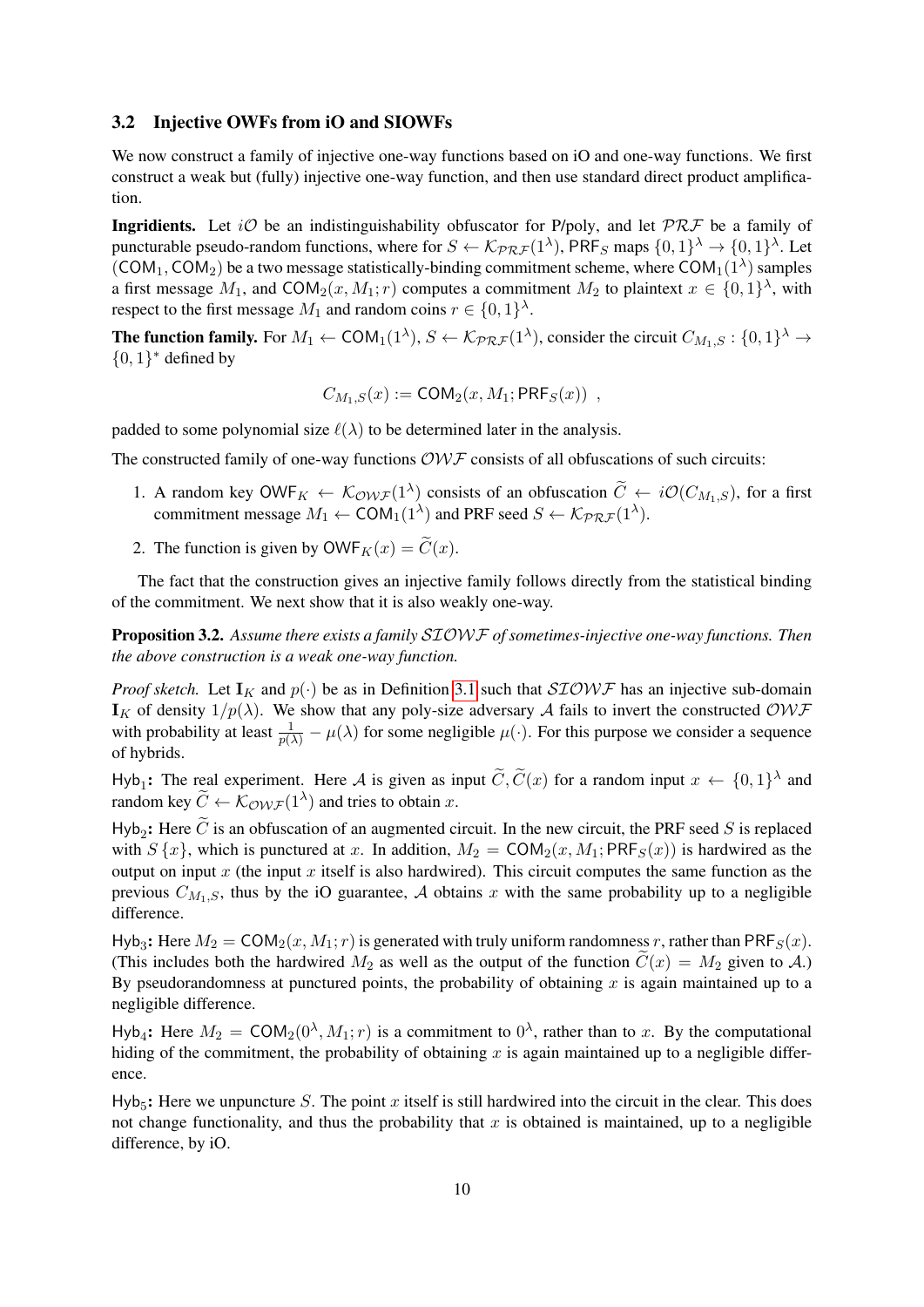Hyb<sub>6</sub>: In this hybrid, we also sample a key  $K \leftarrow \mathcal{K}_{STOWF}(1^{\lambda})$  for a sometimes injective one-way function. Then, whenever  $x \in I_K$ , instead of storing x in the clear and comparing it to the input (in order to decide whether to return  $M_2$ ), we store its image SIOWF<sub>K</sub>(x). Comparison of x with an input x' is now done by first computing SIOWF(x') and then comparing the images. Since  $x \in I_K \subseteq I$ Inj(SIOWF<sub>K</sub>) this does not change functionality and the probability of obtaining x is preserved by iO.

Finally, we note that for some negligible  $\mu(\lambda)$ ,

$$
\begin{aligned} &\Pr\left[\mathcal{A} \text{ obtains } x \text{ in } \mathsf{Hyb}_6\right] \\ &\leq \Pr\left[\mathcal{A} \text{ obtains } x \text{ in } \mathsf{Hyb}_6 \land x \in \mathbf{I}_K\right] + \Pr\left[x \notin \mathbf{I}_K\right] \\ &\leq \mu(\lambda) + 1 - \frac{1}{p(\lambda)} \end{aligned}
$$

Above the bound on the first summand follows from one-wayness on the injective sub-domain, indeed, given K, SIOWF<sub>K</sub>(x) such that  $x \in I_K$ , the view of A can be efficiently simulated. The bound on the second summand follows from sometimes injectiveness.

**The padding parameter.**  $\ell(\lambda)$  is chosen to be the maximum size among all circuits we went through in the analysis, so that iO can always be applied.  $\Box$ 

# 4 Trapdoor Permutations from iO

In this section we define Trapdoor Permutations (TDPs) and their enhancements, and construct them from sub-exponentially-secure iO. At large the definitions follow [\[GR13\]](#page-22-9), with some exceptions discussed below.

# <span id="page-11-0"></span>4.1 Standard TDPs

We start by defining standard (non-enhanced) TDPs.

 $\overline{\phantom{a}}$  $\overline{\phantom{a}}$  $\overline{\phantom{a}}$  $\overline{\phantom{a}}$  $\overline{\phantom{a}}$  $\overline{\phantom{a}}$  $\overline{\phantom{a}}$  $\overline{\phantom{a}}$  $\overline{\phantom{a}}$  $\overline{\phantom{a}}$  $\overline{\phantom{a}}$  $\overline{\phantom{a}}$ 

Definition 4.1 (TDP). *Let* k *be polynomially bounded length function. An efficiently computable family of functions*

$$
\mathcal{TDP} = \left\{ \mathsf{TDP}_{PK} : D_{PK} \to D_{PK} : PK \in \{0,1\}^{k(\lambda)}, \lambda \in \mathbb{N} \right\} ,
$$

*associated with efficient (probabilistic) key and domain samplers* (K, S)*, is a (standard) TDP if it satisfies*

- *1.* **Trapdoor invertibility:** For any  $(PK, SK)$  in the support of  $\mathcal{K}(1^{\lambda})$ , the function  $\text{TOP}_{PK}$  is a  $p$ ermutation of a corresponding domain  $D_{PK}$ . The inverse  $\textsf{TOP}^{-1}_{PK}(y)$  can be efficiently com*puted for any*  $y \in D_{PK}$ *, using the trapdoor SK.*
- 2. **Domain sampling:**  $S(PK)$  *samples a pseudo-uniform element in the domain*  $D_{PK}$ ; *that is, for any polysize distinguisher*  $D$ *, there exists a negligible*  $\mu(\cdot)$  *such that for all*  $\lambda \in \mathbb{N}$ *,*

$$
\Pr\left[\mathcal{D}(r_{\mathcal{K}},x) = 1: \begin{array}{c} r_{\mathcal{K}} \leftarrow \{0,1\}^{\text{poly}(\lambda)} \\ (PK, SK) \leftarrow \mathcal{K}(1^{\lambda}; r_{\mathcal{K}}) \\ x \leftarrow \mathcal{S}(PK) \\ r_{\mathcal{K}} \leftarrow \{0,1\}^{\text{poly}(\lambda)} \\ r_{\mathcal{K}} \leftarrow \{0,1\}^{\text{poly}(\lambda)} \\ x \leftarrow D_{PK} \end{array}\right]\right] \leq \mu(\lambda) .
$$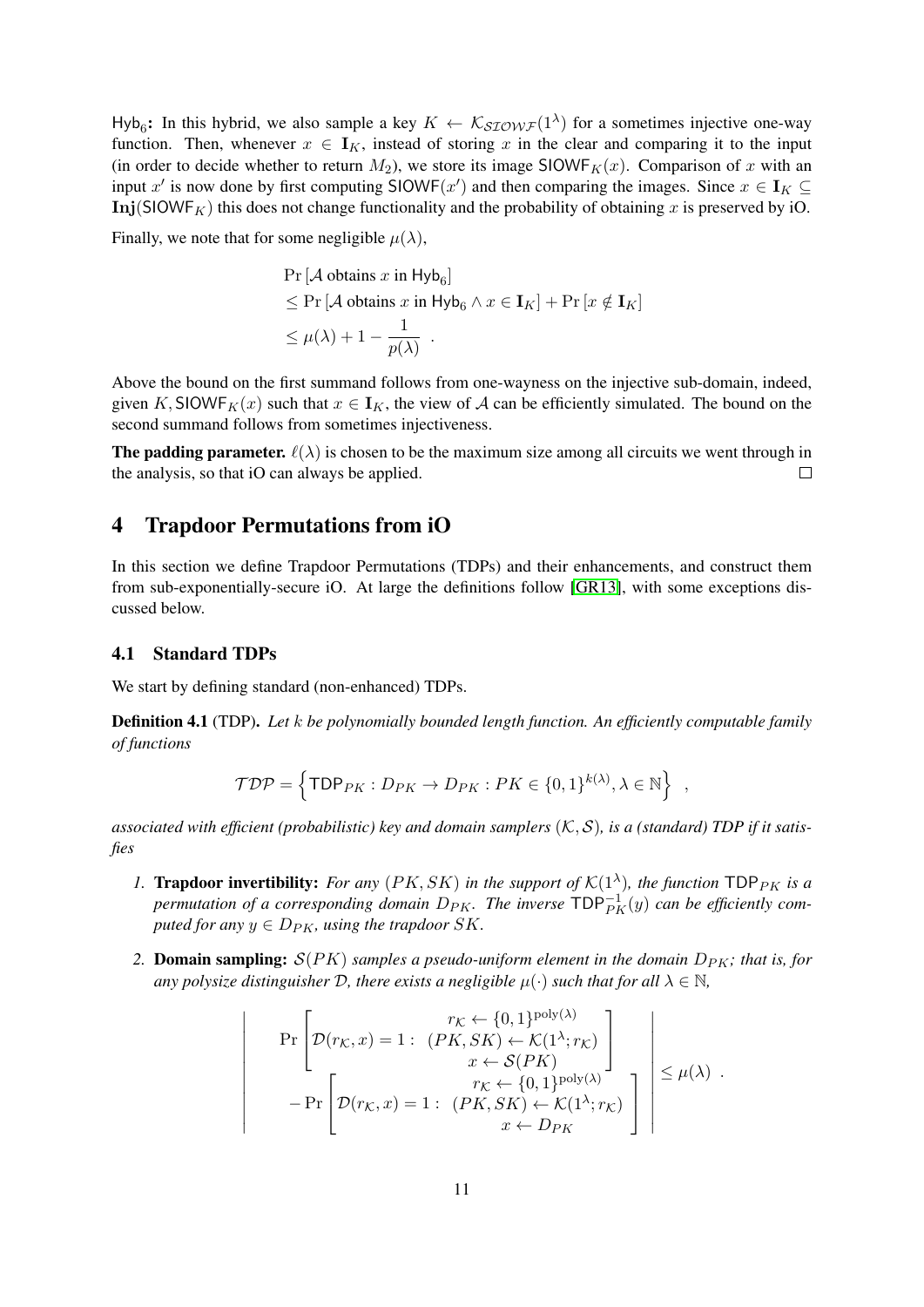*3.* **One-wayness:** *For any polysize inverter* A *there exists a negligible function*  $\mu(\cdot)$ *, such that for all*  $\lambda \in \mathbb{N}$ ,

$$
\Pr\left[\mathcal{A}(PK, \mathsf{TOP}_{PK}(x)) = x : \begin{array}{c} (PK, SK) \leftarrow \mathcal{K}(1^{\lambda}) \\ x \leftarrow \mathcal{S}(PK) \end{array}\right] \leq \mu(\lambda) .
$$

The above definition is similar to the one in [\[GR13\]](#page-22-9) with the exception that  $S(PK)$  in [GR13] is required to sample a domain element that is statistically close to a uniform domain element, whereas we only require computational indistinguishability. Importantly, we require that computational-indistinguishability holds even given the random coins used to generate  $(PK, SK)$ . This property is required in applications (e.g., the EGL oblivious transfer protocol) and follows automatically (and thus not required explicitly) in the case of statistical-indistinguishability.

Also, we note that like in trapdoor permutations with statistical (rather than computational) domain sampling, the one-wayness requirement can be restated in any of the following equivalent forms:

3.a. The pre-image  $x$  is sampled uniformly from the domain:

$$
\Pr\left[\mathcal{A}(PK, \mathsf{TOP}_{PK}(x)) = x: \begin{array}{c} (PK, SK) \leftarrow \mathcal{K}(1^{\lambda}) \\ x \leftarrow D_{PK} \end{array}\right] \leq \mu(\lambda) .
$$

3.b. The adversary inverts a random domain element  $x$ :

$$
\Pr\left[\mathcal{A}(PK,x) = \mathsf{TDP}_{PK}^{-1}(x): \begin{array}{c} (PK, SK) \leftarrow \mathcal{K}(1^{\lambda})\\ x \leftarrow D_{PK} \end{array}\right] \leq \mu(\lambda) \enspace .
$$

3.c. The adversary inverts a domain element sampled by  $S(PK)$ :

$$
\Pr\left[\mathcal{A}(PK,x) = \mathsf{TDP}_{PK}^{-1}(x): \begin{array}{c} (PK, SK) \leftarrow \mathcal{K}(1^{\lambda}) \\ x \leftarrow \mathcal{S}(PK) \end{array}\right] \leq \mu(\lambda) \enspace .
$$

#### 4.1.1 The construction.

We now proceed to describe the construction of a TDP. The construction relies on super-polynomial hardness assumptions; for a convenient setting of parameters we assume that the underlying cryptographic primitives are sub-exponentially hard. In Section [4.4,](#page-20-0) we discuss relaxations to more mild (but still super-polynomial) hardness.

**Ingredients.** Fix any constant  $\epsilon < 1$ , and let  $T = T(\lambda) = 2^{\lambda^{\epsilon/2}}$ . We require the following primitives:

- *iO* is a  $(\lambda, 2^{-\lambda^{\epsilon}})$ -secure indistinguishability obfuscator for P/poly.
- PRF is a  $(\lambda, 2^{-\lambda^{\epsilon}})$ -secure family of puncturable pseudo-random functions, which for  $\lambda \in \mathbb{N}$ maps  $\mathbb{Z}_T$  to  $\{0,1\}^{\lambda}$ .
- OWF is a  $(2^{\lambda^{\epsilon}}, 2^{-\lambda^{\epsilon}})$ -secure family of injective one-way functions, which for  $\lambda \in \mathbb{N}$  maps  $\{0,1\}^{\lambda}$  to  $\{0,1\}^*$ . (Will only come up in the analysis, and not in the construction itself.)
- PRG is a (polynomially-secure) length-doubling pseudo-random generator.

The function family. The core of the construction will be obfuscations of circuits ( $F_S, X_S$ ) for computing the function forward and sampling domain elements, respectively. These obfuscations will be embedded in the function key  $PK$  and their corresponding secret S will be the trapdoor. The circuits are defined next.

For  $S \leftarrow \mathcal{K}_{\mathcal{PRF}}(1^{\lambda})$ :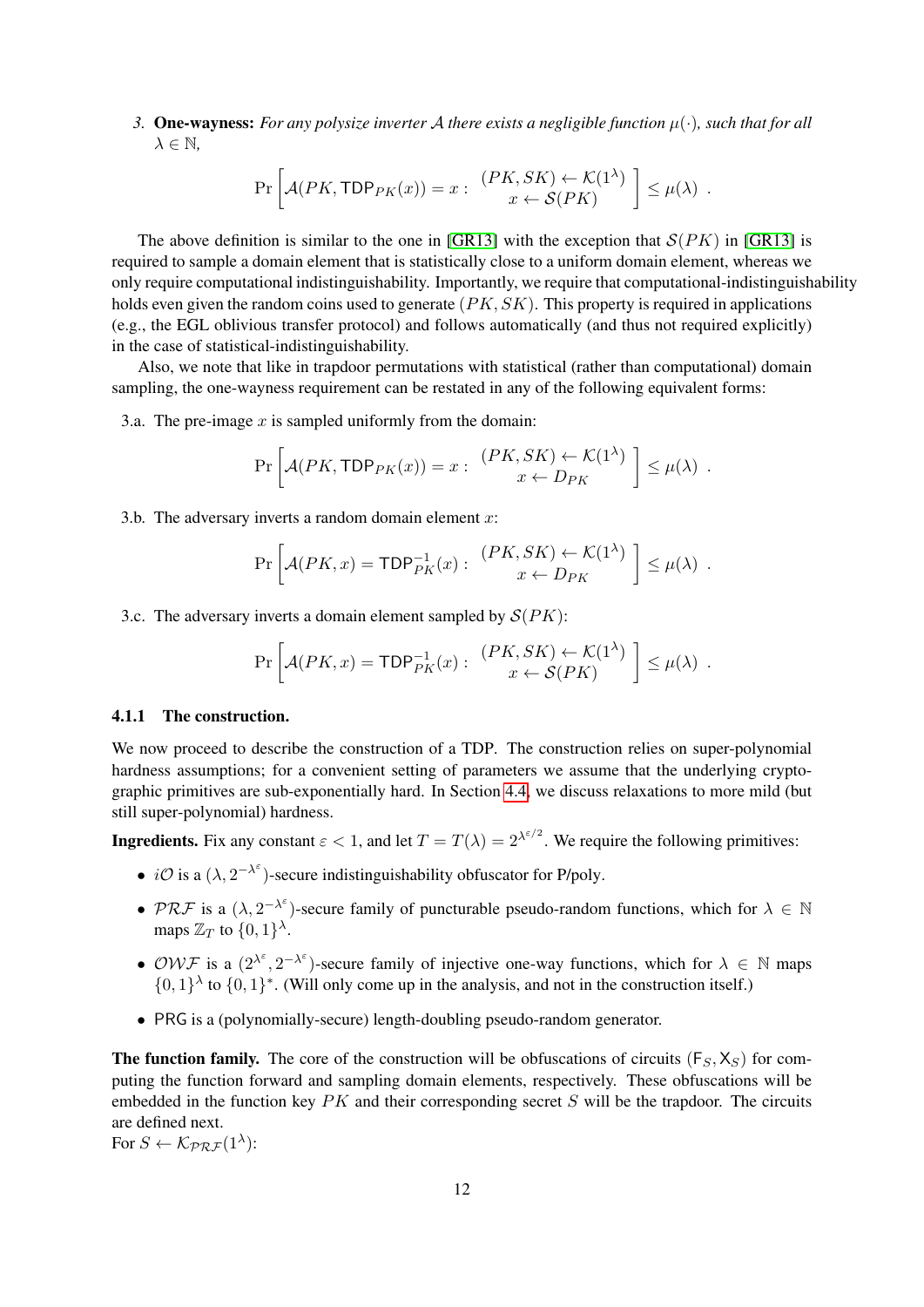- 1.  $F_S(i, \sigma)$ : takes as input  $i \in \mathbb{Z}_T$  and  $\sigma \in \{0, 1\}^{\lambda}$  and checks whether  $\sigma = \mathsf{PRF}_S(i)$ . If so it returns  $i + 1$ , PRF<sub>S</sub> $(i + 1)$ , where  $i + 1$  is computed modulo T. Otherwise it returns  $\perp$ .
- 2.  $X_S(s)$ : takes as input a seed  $s \in \{0,1\}^{\log \sqrt{T}}$  and outputs  $(i, \sigma) = (\text{PRG}(s), \text{PRF}_S(\text{PRG}(s))),$ where *i* is interpreted as a residue in  $\mathbb{Z}_T$ .

Both circuits are padded so that their total size is  $\ell(\lambda)$ , for a fixed polynomial  $\ell(\cdot)$  specified later. The constructed family  $TDP$  is now defined as follows.

- 1. A random key PK consists of obfuscations  $\tilde{F} \leftarrow i\mathcal{O}(F_S)$  and  $\tilde{X} \leftarrow i\mathcal{O}(X_S)$ , for  $S \leftarrow \mathcal{K}_{\mathcal{PRF}}(1^{\lambda})$ . The corresponding trapdoor SK is S.
- 2. The domain  $D_{PK}$  is  $\{(i, \sigma) : i \in \mathbb{Z}_T, \sigma = \text{PRF}_S(i)\}.$
- 3. To compute TDP  $p_K(i, \sigma)$ , return  $\widetilde{F}(i, \sigma)$ .
- 4. To compute  $\mathsf{TOP}^{-1}_{PK}(i, \sigma)$  given  $SK$ , return  $(i-1, \mathsf{PRF}_S(i-1))$ , where  $i-1$  is computed modulo T.
- 5. The domain sampler  $\mathcal{S}(PK; s)$  takes as input PK and randomness  $s \in \{0, 1\}^{\log \sqrt{T}}$  and outputs  $\widetilde{\mathsf{X}}(s)$ .

### <span id="page-13-0"></span>Proposition 4.1. *The above construction of*  $TDP$  *is a trapdoor permutation.*

*Proof.* The fact that TDP is trapdoor-invertible follows readily from the construction. The fact that the domain sampler  $S(PK)$  samples domain elements that are computationally-indistinguishable from uniform domain elements, even given the coins of K used to generate  $(PK, SK)$ , follows directly from the pseudo-randomness guarantee of PRG.

From hereon, we focus on showing one-wayness. It would be simplest to work with the formulation  $(3.b)$  of the one-wayness requirement. Concretely, fix any polysize A, we show that there exists a negligible  $\mu(\cdot)$  such that for every  $\lambda \in \mathbb{N}$ ,

$$
\Pr\left[\text{PRF}_S(i-1) \leftarrow \mathcal{A}(\widetilde{\mathsf{F}}, \widetilde{\mathsf{X}}, i, \text{PRF}_S(i)) : \begin{array}{c} S \leftarrow \mathcal{K}_{\mathcal{PRF}}(1^{\lambda}) \\ \widetilde{\mathsf{F}} \leftarrow i\mathcal{O}(\mathsf{F}_S) \\ \widetilde{\mathsf{X}} \leftarrow i\mathcal{O}(\mathsf{X}_S) \\ i \leftarrow \mathbb{Z}_T \end{array}\right] \leq \mu(\lambda) .
$$

We show that except with sub-exponentially-small probability  $\mathcal{A}(\widetilde{F}, \widetilde{X}, i, PRF_S(i))$  cannot output  $\sigma^*$ such that  $\widetilde{F}(i-1, \sigma^*) \neq \bot$ , which is equivalent to showing that  $\sigma^* \neq \text{PRF}_S(i-1)$ . We prove this via a sequence of indistinguishable hybrid experiments where the obfuscated  $\widetilde{F}$  is gradually augmented to return  $\perp$  on an increasing interval, until it eventually returns  $\perp$  on some interval  $[i - u, i - 1]$  (for every possible signature), meaning in particular that  $A(F, X, i, PRF<sub>S</sub>(i))$  cannot find an accepting signature  $\sigma^*$  for  $i - 1$ . Throughout the hybrids we change the obfuscated circuits and assume that they are always padded so that their total size is  $\ell(\lambda)$ , for a fixed polynomial  $\ell(\cdot)$  specified later.

# $Hyb<sub>1</sub>$ : The original experiment.

Hyb<sub>2</sub>: Here  $\widetilde{F}$  is an obfuscation of a circuit  $F_{i,v,S,K'}^{(2)}$ . The circuit has hardwired a key  $K' \leftarrow \mathcal{K}_{\mathcal{ONF}}(1^{\lambda'})$ for and injective OWF defined on inputs of length  $\lambda' = \log \sqrt[4]{T}$ , and a random image  $v = \text{OWF}_{K'}(u)$ , for  $u \leftarrow \{0,1\}^{\lambda'} \cong \mathbb{Z}_{\sqrt[n]{T}}$ . The circuit behaves like F, with the exception that given any input  $(k, \sigma)$ such that  $k \in [i - \sqrt[4]{T}, i - 1]$  and  $\text{OWF}_{K'}(i - k) = v$ , the circuit returns  $\perp$ .

 $Hyb_{3,j}, j \in [0,$ √4  $\overline{T} - 1$ : Here  $\widetilde{F}$  is an obfuscation of a circuit  $F_{i,u,S}^{(3,j)}$ . The circuit has a random index  $u \leftarrow \mathbb{Z}_{\sqrt[n]{T}}$ . On any input  $(k, \sigma)$ , it returns  $\perp$  if  $k \in [i - u, i - u + j]$ , where we truncate j so that  $j = \min \{j, u - 1\}$ . On any other input it behaves just like  $F_S$ .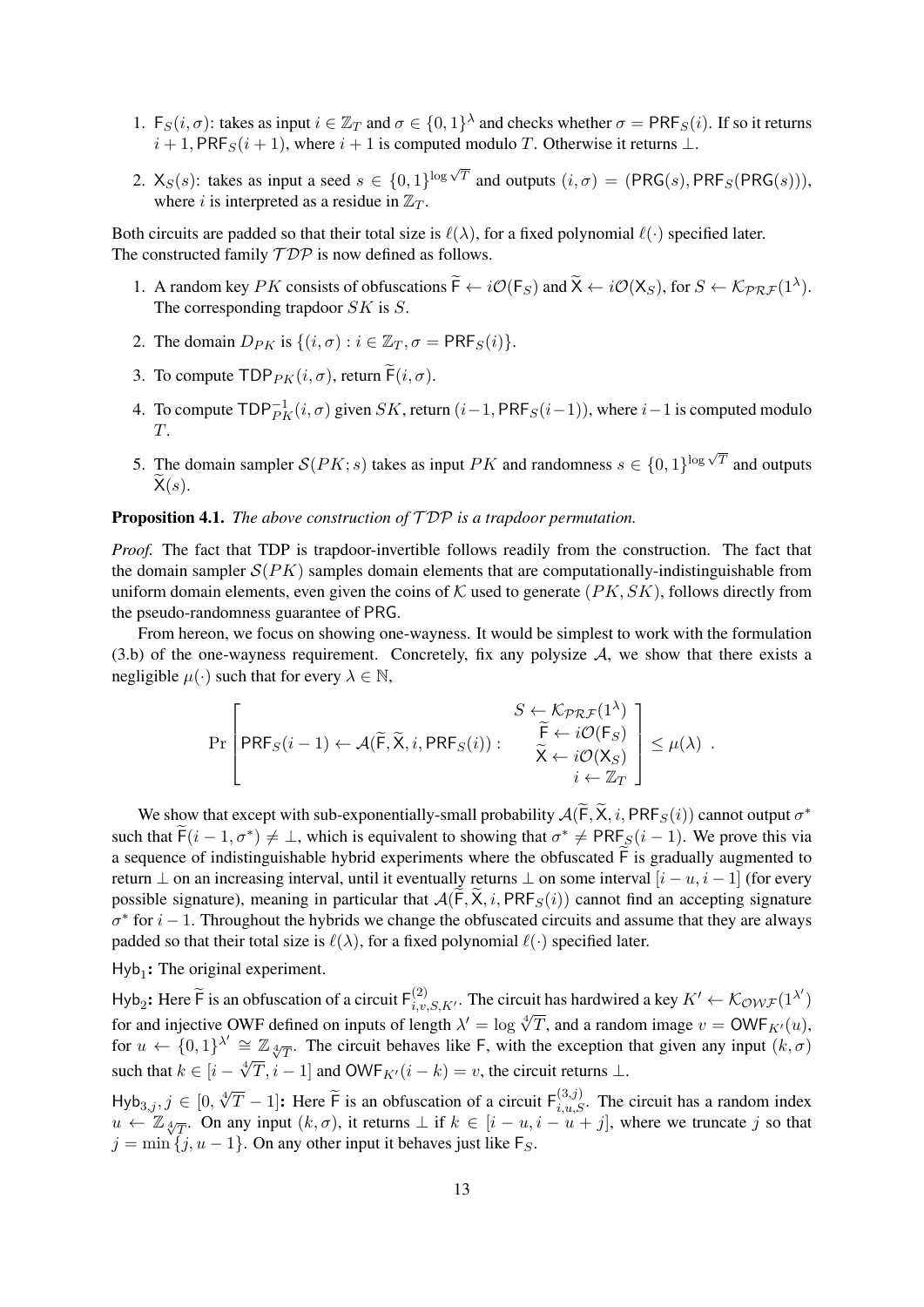$\mathsf{Hyb}_{4,j}, j \in [0,$  $\frac{4}{ }$  $\overline{T} - 1$ : Here  $\widetilde{F}$  is an obfuscation of a circuit  $F_{i,u,S}^{(4,j)}$  $\lim_{i,u,S\{i-u+j\},\sigma_{i-u+j}}$ . The circuit is the same as  $\mathsf{F}^{(3,j)}_{i,u,S}$ , only that it has a punctured PRF key  $S\{i-u+j\}$ , and the value  $\sigma_{i-u+j} = \mathsf{PRF}_S(i-u+j)$ is hardwired. In addition,  $\widetilde{X}$  is an obfuscation of a circuit  $X_{S\{i-1\}}^{(4,j)}$  $S{i-u+j}$ . The circuit is the same as  $X_S$ , only that it has the punctured  $S{i - u + j}$ , and whenever PRF<sub>S</sub> $(i - u + j)$  is required the circuit returns ⊥ (no value is hardwired instead).

 $\mathsf{Hyb}_{5,j}, j \in [0,$  $\frac{4}{ }$  $\overline{T} - 1$ : Here  $\widetilde{F}$  is an obfuscation of a circuit  $F_{i,u,S}^{(5,j)}$  $\lim_{i,u,S\{i-u+j\},\sigma_{i-u+j}}$ . The circuit is the same as  $F_{i,j}^{(4,j)}$  $\lim_{i,u,S\{i-u+j\},\sigma_{i-u+j}}$ , only that the hardwired  $\sigma_{i-u+j}$  is not set to PRF<sub>S</sub>( $i-u+j$ ), but sampled uniformly at random from  $\{0,1\}^{\lambda}$ .

 $Hyb_{6,j}, j \in [0,$ √4  $\overline{T} - 1$ : Here  $\tilde{F}$  is an obfuscation of a circuit  $F_{i,u,S,v,K}^{(6,j)}$ . The circuit is the same as  $F^{(5,j)}_{i,j}$  $i, u, S\{i-u+j\}, \sigma_{i-u+j}$ , only that instead of storing  $\sigma_{i-u+j}$  in the clear  $v = \text{OWF}_K(\sigma_{i-u+j})$  is stored, and comparison of  $\sigma$  and  $\sigma_{i-u+j}$  is done by comparing OWF<sub>K</sub>( $\sigma$ ) and OWF<sub>K</sub>( $\sigma_{i-u+j}$ ). Here K ←  $\mathcal{K}_{\mathcal{O}\mathcal{W}\mathcal{F}}(1^{\lambda})$  is a key for an injective OWF from the family  $\mathcal{O}\mathcal{W}\mathcal{F}$ . Also, the PRF seed S is no longer punctured. In addition, X is again an obfuscation of  $X<sub>S</sub>$  (where S is no longer punctured).

We prove the following:

<span id="page-14-0"></span>**Claim 4.1.** *For any polysize distinguisher D, all*  $\lambda \in \mathbb{N}$ *, and all*  $j \in [0, \sqrt[4]{T(\lambda)} - 1]$ *:* 

- *1*.  $|\Pr[\mathcal{D}(\mathsf{Hyb}_1) = 1] \Pr[\mathcal{D}(\mathsf{Hyb}_2) = 1]| \leq 2^{-\Omega(\lambda^{\varepsilon^2})},$
- 2.  $\left|\Pr[\mathcal{D}(\mathsf{Hyb}_2)=1]-\Pr[\mathcal{D}(\mathsf{Hyb}_{3,0})=1]\right|\leq 2^{-\Omega(\lambda^{\varepsilon})}$ ,
- 3.  $\left| \Pr[\mathcal{D}(\mathsf{Hyb}_{3,j}) = 1] \Pr[\mathcal{D}(\mathsf{Hyb}_{4,j}) = 1] \right| \leq T^{-1/2} + 2^{-\Omega(\lambda^{\varepsilon})}$ ,
- $4. \left| \Pr[\mathcal{D}(\mathsf{Hyb}_{4,j})=1] \Pr[\mathcal{D}(\mathsf{Hyb}_{5,j})=1] \right| \leq 2^{-\Omega(\lambda^{\varepsilon})},$
- $5. \left| \Pr[\mathcal{D}(\mathsf{Hyb}_{5,j}) = 1] \Pr[\mathcal{D}(\mathsf{Hyb}_{6,j}) = 1] \right| \leq T^{-1/2} + 2^{-\Omega(\lambda^{\varepsilon})},$
- 6.  $\left|\Pr[\mathcal{D}(\mathsf{Hyb}_{6,j})=1]-\Pr[\mathcal{D}(\mathsf{Hyb}_{3,j+1})=1]\right|\leq 2^{-\Omega(\lambda^{\varepsilon})}$

*where the view of*  $D$  *in each hybrid consists of the corresponding obfuscated*  $\widetilde{F}$ *,*  $\widetilde{X}$  *and* (*i*, PRF<sub>S</sub>(*i*))*.* 

Proving the above claim will conclude the proof of Proposition [4.1](#page-13-0) since it implies that

$$
\Pr\left[\begin{array}{c}S \leftarrow \mathcal{K}_{\mathcal{PRF}}(1^{\lambda})\\ \mathsf{F}(i-1,\sigma) \neq \bot \end{array}\right]: \begin{array}{c}S \leftarrow \mathcal{K}_{\mathcal{PRF}}(1^{\lambda})\\ \widetilde{\mathsf{F}} \leftarrow i\mathcal{O}(\mathsf{F}_{S})\\ \widetilde{\mathsf{X}} \leftarrow i\mathcal{O}(\mathsf{X}_{S})\\ i \leftarrow \mathbb{Z}_{T} \end{array}\right] \leq \\\Pr\left[\begin{array}{c} \sigma \leftarrow \mathcal{A}(\widetilde{\mathsf{F}}, \widetilde{\mathsf{X}}, i, \mathsf{PRF}_{S}(i)) \\\mathsf{F}(i-1,\sigma) \neq \bot \end{array}\right]: \begin{array}{c} S \leftarrow \mathcal{K}_{\mathcal{PRF}}(1^{\lambda})\\ \widetilde{\mathsf{X}} \leftarrow \mathbb{Z}_{T} \end{array}\right] \\\left[\begin{array}{c} \sigma \leftarrow \mathcal{A}(\widetilde{\mathsf{F}}, \widetilde{\mathsf{X}}, i, \mathsf{PRF}_{S}(i)) \\\mathsf{F}(i-1,\sigma) \neq \bot \end{array}\right]: \begin{array}{c} S \leftarrow \mathcal{K}_{\mathcal{PRF}}(1^{\lambda})\\ \widetilde{\mathsf{X}} \leftarrow i\mathcal{O}(\mathsf{X}_{S})\\ \widetilde{\mathsf{X}} \leftarrow i\mathcal{O}(\mathsf{X}_{S}) \end{array}\right] \\\left[\begin{array}{c} \sigma + \lambda^{-\omega(1)} + 2^{-\Omega(\lambda^{\varepsilon^{2}})} + \sqrt[4]{T} \cdot (T^{-1/2} + 2^{-\Omega(\lambda^{\varepsilon})}) = \lambda^{-\omega(1)} \end{array}\right] \\\left[ \begin{array}{c} 0 + \lambda^{-\omega(1)} + 2^{-\Omega(\lambda^{\varepsilon^{2}})} + 2^{\lambda^{\frac{\varepsilon}{2}}/4} \cdot (2^{-\lambda^{\frac{\varepsilon}{2}}/2} + 2^{-\Omega(\lambda^{\varepsilon})}) = \lambda^{-\omega(1)} \end{array}\right]
$$

where the first to last equality follows from the fact that  $F_{S,u}^{(3,\sqrt[4]{T})}(i-1,\sigma) = \bot$  for any  $\sigma$ .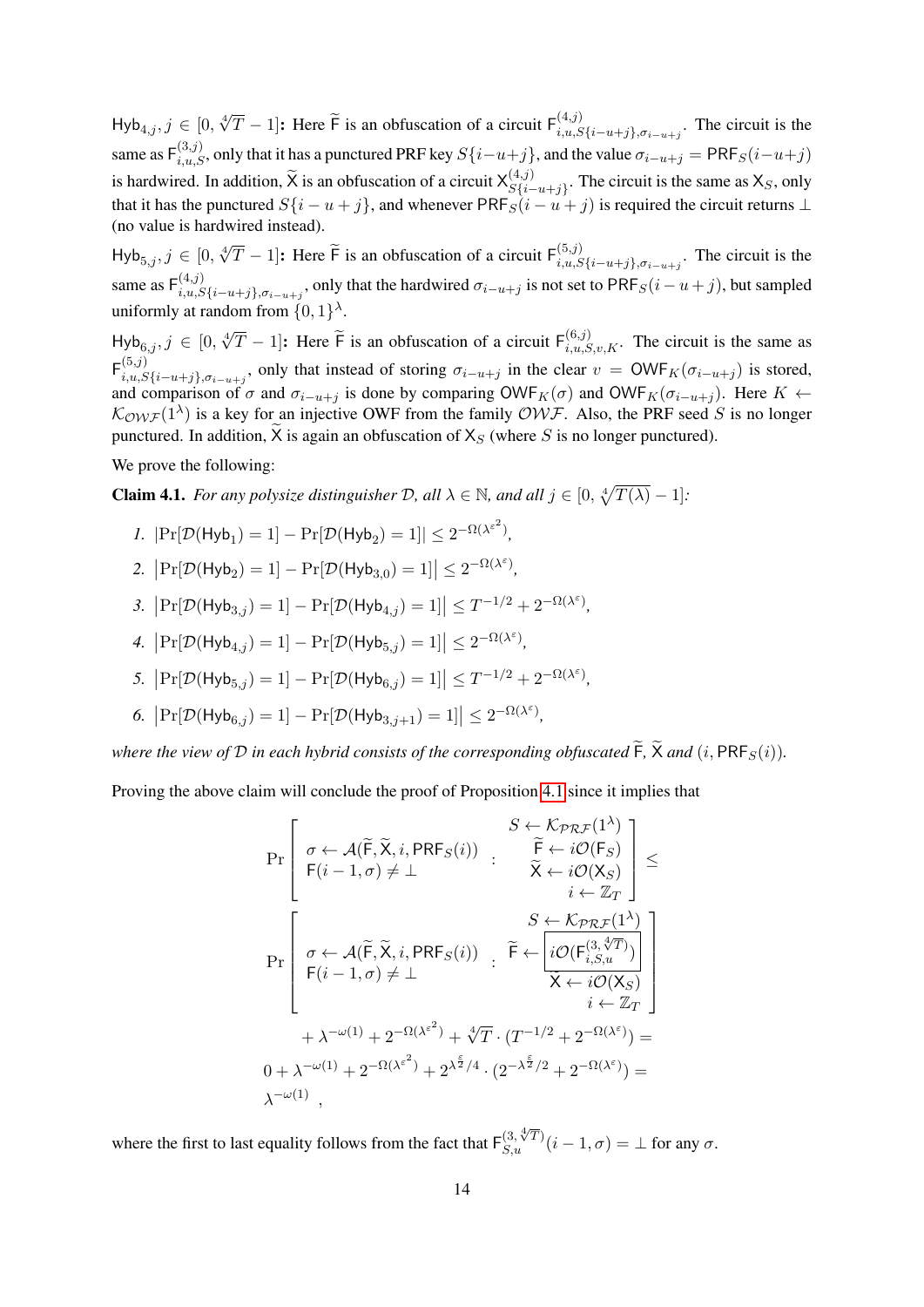*Proof of Claim [4.1.](#page-14-0)* We prove each of the items in the claim. The proof is at most part similar to the one in [\[BPR15\]](#page-21-9), with several exceptions.

Proof of 1 and 6. Recall that here we need to show that

1. 
$$
|\Pr[\mathcal{D}(\mathsf{Hyb}_1) = 1] - \Pr[\mathcal{D}(\mathsf{Hyb}_2) = 1]| \leq 2^{-\Omega(\lambda^{\varepsilon^2})}
$$
,

6. 
$$
|\Pr[\mathcal{D}(\mathsf{Hyb}_{6,j})=1]-\Pr[\mathcal{D}(\mathsf{Hyb}_{3,j+1})=1]|\leq 2^{-\Omega(\lambda^{\varepsilon})}
$$
.

In both cases, one obfuscated program differs from the other on exactly a single point, which is the unique (random) preimage of the corresponding image v (in the first case  $v = \text{OWF}_{K'}(u)$ , and in the second  $v = \text{OWF}_K(\sigma_{i-u+j}))$ .

To prove the claim, we rely on a lemma proven in [\[BCP14\]](#page-21-12) that roughly shows that, for circuits that only differ on a single input, iO implies what is known as *differing input obfuscation* [\[BGI](#page-21-10)+01], where it is possible to efficiently extract from any iO distinguisher an input on which the underlying circuits differ.

<span id="page-15-0"></span>**Lemma 4.1** (special case of [\[BCP14\]](#page-21-12)). Let iO be a  $(t, \delta)$ -secure indistinguishability obfuscator for *P*/poly. There exists a PPT oracle-aided extractor  $\mathcal{E}$ , such that for any  $t^{O(1)}$ -size distinguisher  $\mathcal{D}$ , and *two equal size circuits*  $C_0, C_1$  *differing on exactly one input*  $x^*$ , *the following holds. Let*  $C'_0, C'_1$  *be padded versions of*  $C_0$ ,  $C_1$  *of size*  $s \geq 3 \cdot |C_0|$ *.* 

$$
\text{If} \qquad |\Pr[\mathcal{D}(i\mathcal{O}(C_0')=1]-\Pr[\mathcal{D}(i\mathcal{O}(C_1')=1]|=\eta\geq \delta(s)^{o(1)},
$$
\n
$$
\text{Then} \qquad \qquad \Pr\left[x^*\leftarrow \mathcal{E}^{\mathcal{D}(\cdot)}(1^{1/\eta},C_0,C_1)\right]\geq 1-2^{-\Omega(s)}.
$$

Using the lemma, we show that if either item 2 or 7 do not hold, we can invoke the distinguisher  $D$  to invert the underlying one-way function. The argument is similar in both cases up to different parameters; for concreteness, we focus on the first.

Assume that for infinitely many  $\lambda \in \mathbb{N}$ ,  $\mathcal D$  distinguishes  $Hyb_0$  from  $Hyb_1$  with gap  $\eta(\lambda) = 2^{-o(\lambda^{\varepsilon^2})}$ . Then, by averaging, with probability  $\eta(\lambda)/2$  over the choice of  $(u, K')$ ,  $\mathcal D$  distinguishes the two distributions conditioned on these choices with gap  $\eta(\lambda)/2$ . Thus, we can invoke the extractor  $\mathcal E$  given by Lemma [4.1](#page-15-0) to invert the one-way function family  $\mathcal{OWF}$  with probability  $\frac{\eta(\lambda)}{2} \cdot (1 - 2^{-\Omega(\lambda)}) \ge 2^{-o(\lambda^{\varepsilon^2})}$ in time  $t_{\mathcal{E}}(\lambda) \cdot t_{\mathcal{D}}(\lambda) \le \eta(\lambda)^{-O(1)} \cdot \lambda^{O(1)} = 2^{O(\lambda^{\varepsilon^2})}$ . Note that, indeed, given the image and the one-way function key, the inverter can construct the corresponding circuits efficiently. Recall that  $\text{OWF}'_K$  is defunction key, the inverter can construct the corresponding circuits efficiently. Recall that  $\mathsf{OVVF}_K$  is defined on inputs of size  $\lambda' = \log \sqrt[4]{T} = \lambda^{\epsilon/2}/4$ , and is  $(2^{-\lambda'\epsilon}, 2^{\lambda/\epsilon})$ -secure. Thus we get a contradictio to its one-wayness.

Proof of 2. Recall that here we need to show that

2. 
$$
|\Pr[\mathcal{D}(\mathsf{Hyb}_2) = 1] - \Pr[\mathcal{D}(\mathsf{Hyb}_{3,0}) = 1]| \leq 2^{-\Omega(\lambda^{\varepsilon})}
$$
.

Here the obfuscated  $\tilde{F}$  compute the exact same function in both hybrids. Specifically, for any input  $(k, \sigma)$ , a comparison in the clear of  $i - k$  and u is replaced by comparison of their corresponding values OWF<sub>K'</sub> $(i - k)$  and OWF<sub>K'</sub> $(u)$  under an injective one-way function. Thus, the required indistinguishability follows from the  $(\lambda, 2^{-\lambda^{\epsilon}})$ -security of *iO*.

Proof of 3. Recall that here we need to show that

3. 
$$
|\Pr[\mathcal{D}(\mathsf{Hyb}_{3,j})=1]-\Pr[\mathcal{D}(\mathsf{Hyb}_{4,j})=1]|\leq T^{-1/2}+2^{-\Omega(\lambda^{\varepsilon})}
$$
.

Here also, the obfuscated  $\widetilde{F}$  computes the exact same function in both hybrids. Specifically, rather than computing  $\sigma_{i-u+j} = \text{PRF}_S(i-u+j)$  using the PRF key S, the value  $\sigma_{i-u+j}$  is hardwired and directly compared to  $\sigma$ . For any other index, the punctured key  $S\{i - u + j\}$  is used.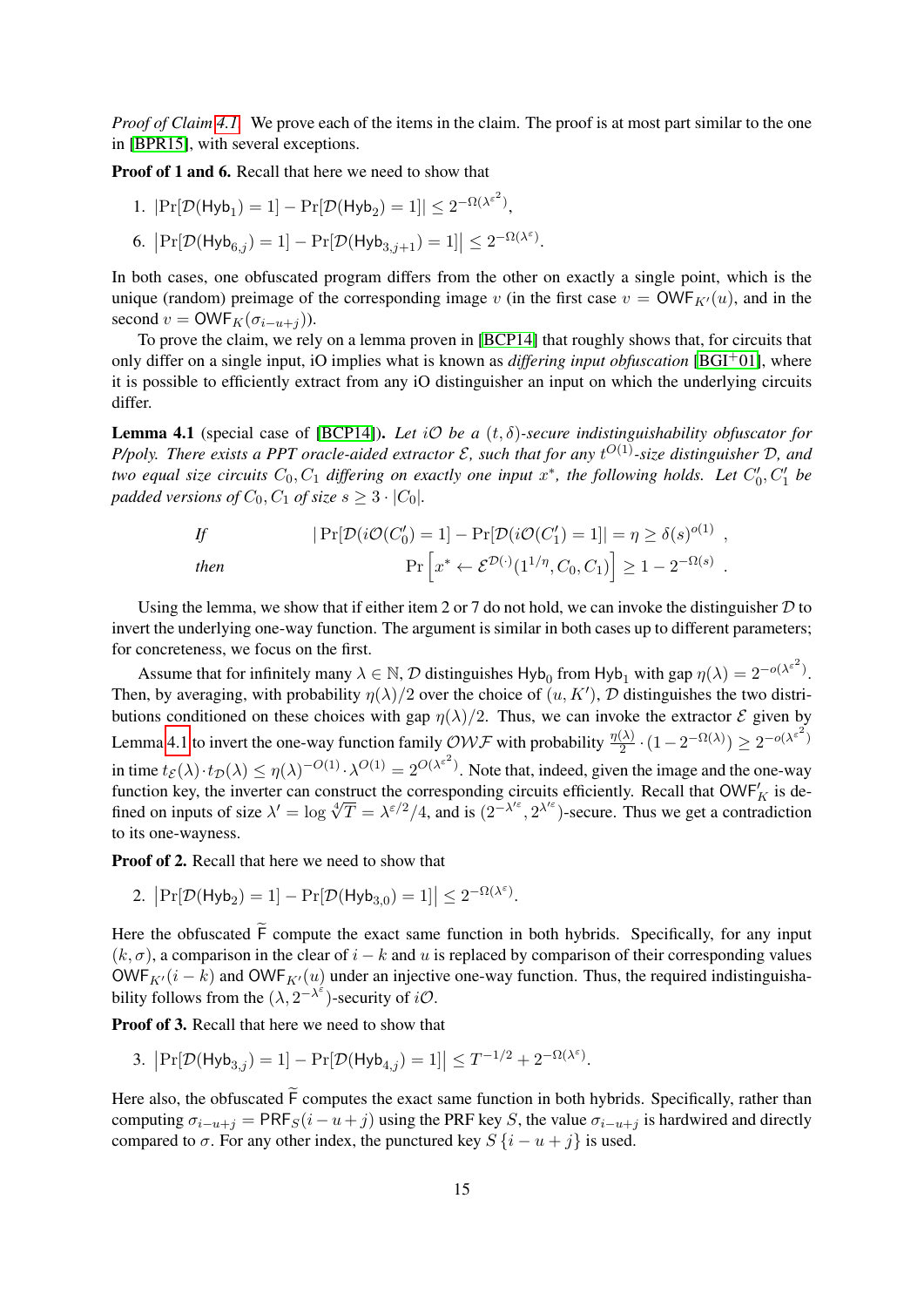We now claim that the obfuscated  $\widetilde{X}$  also computes the same function in both hybrids with overwhelming probability  $1 - T^{-1/2}$ . Indeed, since  $X_S$  only computes PRF<sub>S</sub> on values in the image of PRG, the probability that  $X_S$  and  $X_{S(i-1)}^{(4,j)}$  $S{i-u+j}$  do not compute the same function can be bounded by the probability that  $i - u + j$  is not in the image of PRG. Recall that i is sampled uniformly from  $\mathbb{Z}_T$ ; thus,  $i - u + j$  is also uniformly random in  $\mathbb{Z}_T$ , and we can bound the probability that it is in the image of  $v - u + j$  is also uniformly random in  $\mathbb{Z}_T$ <br>PRG :  $\mathbb{Z}_{\sqrt{T}} \to \mathbb{Z}_T$  by  $\sqrt{T} \cdot T^{-1} = T^{-1/2}$ .

The required indistinguishability now follows from iO security.

Proof of 4. Recall that here we need to show that

4. 
$$
|\Pr[\mathcal{D}(\mathsf{Hyb}_{4,j})=1]-\Pr[\mathcal{D}(\mathsf{Hyb}_{5,j})=1]|\leq 2^{-\Omega(\lambda^{\varepsilon})}
$$
.

The only difference between the two obfuscated circuit distributions is that in the first the hardwired value  $\sigma_{i-u+i}$  in F is PRF<sub>S</sub> $(i - u + j)$ , whereas in the second it is sampled independently uniformly at random. Indistinguishability follows from the  $(2^{\lambda^{\epsilon}}, 2^{-\lambda^{\epsilon}})$ -pseudo-randomness at the punctured point guarantee. Note that, indeed, given punctured key  $S\{i-u+j\}$  and  $\sigma_{i-u+j}$ , a distinguisher can construct the corresponding circuits  $\widetilde{F}$ ,  $\widetilde{X}$  efficiently.

Proof of 5. Recall that here we need to show that

5. 
$$
|\Pr[\mathcal{D}(\mathsf{Hyb}_{5,j}) = 1] - \Pr[\mathcal{D}(\mathsf{Hyb}_{6,j}) = 1]| \leq T^{-1/2} + 2^{-\Omega(\lambda^{\varepsilon})}
$$
.

Here also, the two obfuscated  $\widetilde{F}$  in both hybrids compute the exact same function. First, the comparison of  $\sigma$  and  $\sigma_{i-u+i}$  is replaced by comparison of their corresponding values under an injective one-way function. In addition, the punctured key  $S\{i-u+j\}$  is replaced with a non-punctured key S. This does not affect functionality as the two keys compute the same function on all points except  $i - u + j$ , and the circuit in the two hybrids treats any input  $i - u + j$ ,  $\sigma$ , independently of the PRF key.

Also,  $\widetilde{X}$  now obfuscates the unpunctured version  $X_S$  instead of  $X_{S\{i-1\}}^{(4,j)}$  $S{i-y \choose 1}$ . As before this does not change functionality with overwhelming probability  $1 - T^{-1/2}$ .

Overall, the required indistinguishability follows from iO.

This concludes the proof of the Claim [4.1](#page-14-0) and Proposition [4.1.](#page-13-0)

The padding parameter  $\ell(\lambda)$ . We choose  $\ell(\lambda)$  so that each of the circuits  $\widetilde{F}^{\ldots}$  considered above can be implemented by a circuit of size at most  $\ell(\lambda)/3$ . (The extra 1/3 slack is taken to satisfy Lemma [4.1](#page-15-0) in the analysis below.)

# <span id="page-16-0"></span>4.2 Enhanced TDPs

We next define enhanced TDPs. These are basically (standard) TDPs where it is possible to obliviously sample hard-to-invert images; concretely, given  $x \leftarrow S(PK; r_S)$ , it is hard to find  $TDP_{PK}^{-1}(x)$ , even given the coins  $r_S$  of S.

Definition 4.2 (Enhanced TDP). *A TDP family TDP is said to be enhanced if for any polysize inverter* A *there exists a negligible function*  $\mu(\cdot)$ *, such that for all*  $\lambda \in \mathbb{N}$ *,* 

$$
\Pr\left[\mathcal{A}(PK, r_{\mathcal{S}}) = \mathsf{TDP}_{PK}^{-1}(x) : \begin{array}{c} (PK, SK) \leftarrow \mathcal{K}(1^{\lambda}) \\ r_{\mathcal{S}} \leftarrow \{0, 1\}^{\text{poly}(\lambda)} \\ x \leftarrow \mathcal{S}(PK; r_{\mathcal{S}}) \end{array}\right] \leq \mu(\lambda) .
$$

 $\Box$ 

 $\Box$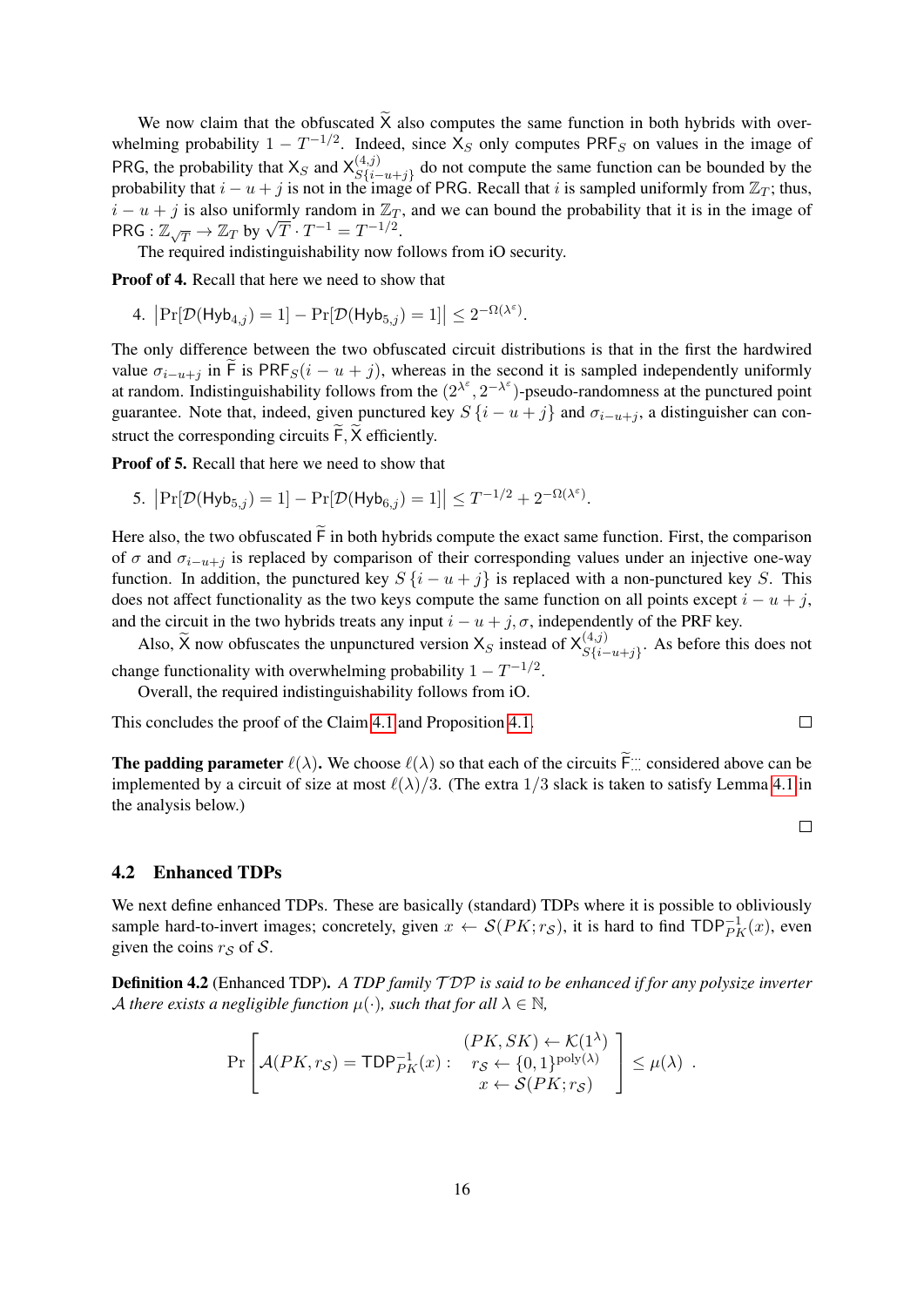#### 4.2.1 Enhancing the previous construction.

We now describe how to enhance the construction presented in the previous section.

Is the previous TDP already enhanced? We start by noting that the family  $\mathcal{TDP}$  constructed in the previous section may not be enhanced. Specifically, recall that the randomness  $r_S$  used by S in the construction is a seed  $s$  for PRG which is extended to an index  $i$ , and the corresponding domain element is  $(i, PRF<sub>S</sub>(i))$ . Note that it may very well be that given the seed s such that  $i = PRG(s)$ , it is not hard to find another seed s' such that  $PRG(s') = i - 1$ . In this case, the inverter may invoke the sampler S with this randomness and invert  $(i, PRF<sub>S</sub>(i))$ .

Looking more closely into the analysis, in the previous section, we could replace  $i$  with a truly random index, which with high-probability had no images of PRG in its close surrounding, due to the sparseness of PRG's image. This no longer works, as given the seed s used to generate  $i$ , we can no longer replace it with a truly random index.

Discrete-image PRGs. To circumvent the above, we rely on a pseudo-random generator *with discrete image*, meaning that with overwhelming probability over the choice of the seed s, the corresponding image PRG(s) has no other image PRG(s') in its close surrounding. We show how to construct such pseudo-random generators from plain pseudo-random generators. More accurately, we construct a family of pseudo-random generators indexed by some public seed  $h$ , where the discrete image requirement holds with overwhelming probability for a random seed h.

**Definition 4.3** (Discrete-image PRG). Let k and  $\ell$  be polynomially bounded length functions. An effi*ciently computable family of functions*

$$
\mathcal{PRG} = \left\{ \mathsf{PRG}_h : \{0,1\}^\lambda \to \{0,1\}^{\ell(\lambda)} : h \in \{0,1\}^{k(\lambda)}, \lambda \in \mathbb{N} \right\} ,
$$

*associated with an efficient (probabilistic) key sampler*  $K_{PRG}$ *, is a discrete-image PRG if it satisfies:* 

*1.* **Pseudo-randomness:** *For any polysize distinguisher*  $D$  *there is a negligible*  $\mu$  *such that for any*  $\lambda \in \mathbb{N}$ :

$$
\Pr\left[\mathcal{D}(h, \text{PRG}_h(s)) = 1 : \begin{array}{c} h \leftarrow \mathcal{K}_{\mathcal{PRG}}(1^{\lambda}) \\ s \leftarrow \{0, 1\}^{\lambda} \\ -\Pr\left[\mathcal{D}(h, u) = 1 : \begin{array}{c} h \leftarrow \mathcal{K}_{\mathcal{PRG}}(1^{\lambda}) \\ u \leftarrow \{0, 1\}^{\ell(\lambda)} \end{array}\right]\end{array}\right] \leq \mu(\lambda) .
$$

2. **Discrete image:** *for any*  $\lambda \in \mathbb{N}$  *and any*  $t \in \mathbb{Z}_{2^{\ell(\lambda)}} \setminus \{0\}$ *:* 

 $\bigg\}$ I  $\frac{1}{2}$ I  $\frac{1}{2}$ I  $\frac{1}{2}$  $\begin{array}{c} \end{array}$ 

$$
\Pr\left[\exists s' \neq s : \mathsf{PRG}_h(s) - \mathsf{PRG}_h(s') = t \bmod 2^{\ell(\lambda)} : \begin{array}{c} h \leftarrow \mathcal{K}_{\mathcal{PRG}}(1^{\lambda}) \\ s \leftarrow \{0,1\}^{\lambda} \end{array}\right] \leq 2^{-\ell(\lambda)+\lambda} \; .
$$

**A construction of discrete-image PRGs.** Let PRG :  $\{0,1\}^{\lambda} \to \{0,1\}^{\ell(\lambda)}$  be a (plain) pseudo-random generator, and let

$$
\mathcal{H}_{\lambda} = \left\{ h : \{0,1\}^{\ell(\lambda)} \to \{0,1\}^{\ell(\lambda)} : \lambda \in \mathbb{N} \right\} ,
$$

be a family of pair-wise independent permutations. We construct a discrete-image family

$$
\mathcal{PRG} = \left\{ \mathsf{PRG}_h : \{0,1\}^\lambda \to \{0,1\}^{\ell(\lambda)} \right\} ,
$$

as follows.

• The public seed h is a random hash in the family  $\mathcal{H}_{\lambda}$ .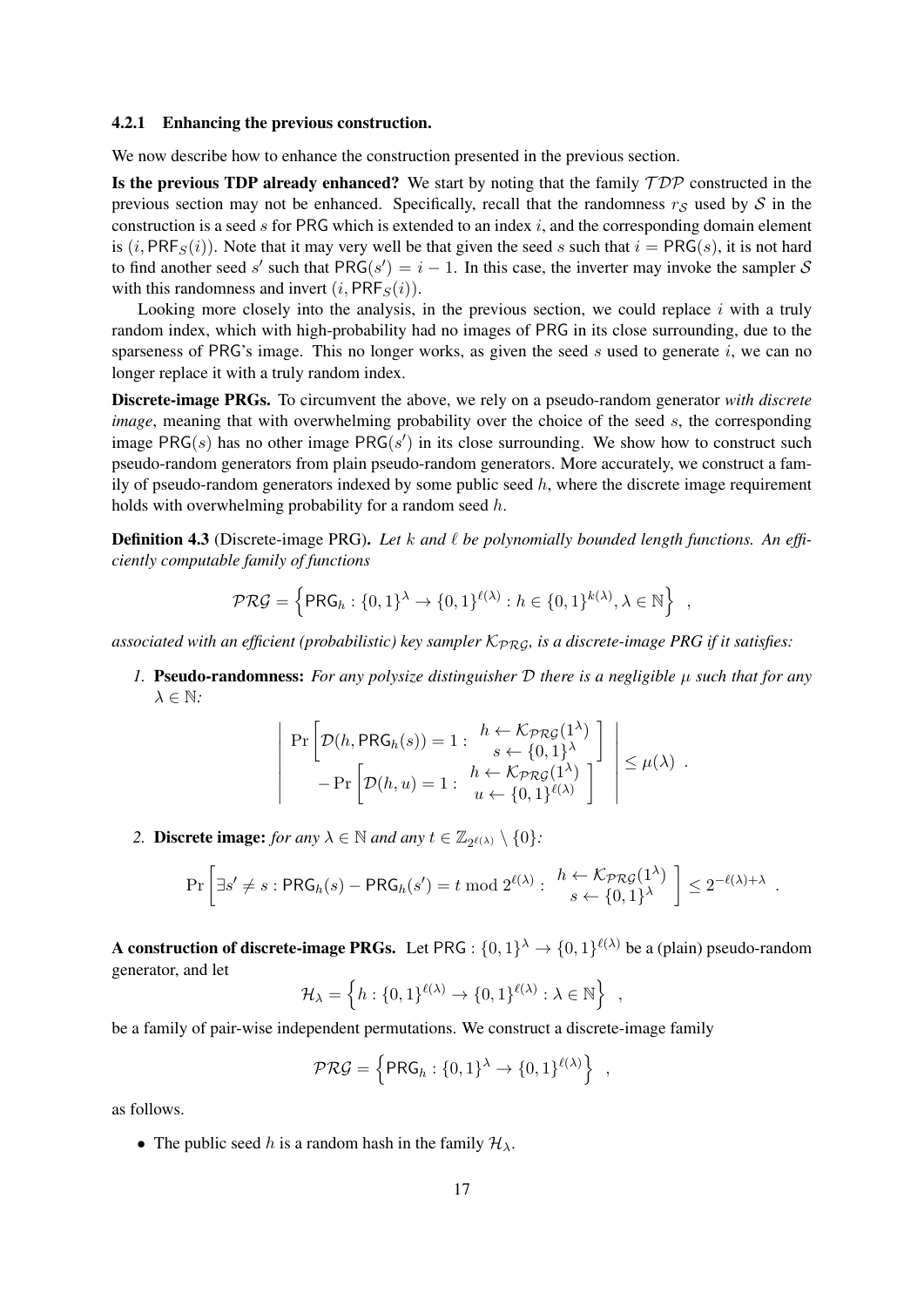• The generator is given by

$$
PRG_h(s) := h(PRG(s)) .
$$

#### Claim 4.2. PRG *is a discrete-image pseudo-random generator.*

*Proof.* The pseudo-randomness property follows directly from the fact that PRG is a pseudo-random generator and  $h$  is an efficiently computable permutation.

To prove discrete-image, it suffices to show that for any fixed  $s \in \{0,1\}^{\lambda}$  and any  $t \in \mathbb{Z}_{2^{\ell(\lambda)}} \setminus \{0\}$ ,

.

$$
\Pr\left[\exists s' \neq s : \mathsf{PRG}_h(s) - \mathsf{PRG}_h(s') = t \bmod 2^{\ell(\lambda)} : h \leftarrow \mathcal{K}_{\mathcal{PRG}}(1^{\lambda})\right] \leq 2^{-\ell(\lambda) + \lambda}
$$

Indeed, by pairwise-independence, conditioning on the value of  $PRG_h(s) = h(PRG(s))$ , for every  $s' \in \{0,1\}^{\lambda}$  such that PRG(s')  $\neq$  PRG(s), the value  $h(PRG(s'))$  is uniformly random in  $\mathbb{Z}_{2^{\ell(\lambda)}}$  and thus  $h(\text{PRG}(s')) = h(\text{PRG}(s)) + t \mod 2^{\ell(\lambda)}$  with probability at most  $2^{-\ell(\lambda)}$ . Taking union-bound over all  $s' \in \{0,1\}^{\lambda}$ , the claim follows.  $\Box$ 

The augmented construction. The construction of enhanced TDPs is now identical to the one in Sec-tion [4.1,](#page-11-0) except that we augment the obfuscated domain sampling circuit  $X_S$  to a circuit  $X_{S,h}$  that also has hardwired a random public seed h for a discrete-image PRG. The new sampling circuit is now defined as the previous ones, except that instead of using a plain PRG :  $\mathbb{Z}_{\sqrt{T}} \to \mathbb{Z}_T$  we use the discrete image PRG<sub>h</sub> :  $\mathbb{Z}_{\sqrt{T}} \to \mathbb{Z}_T$ .

### Proposition 4.2. *The augmented construction is an enhanced trapdoor permutation.*

*Proof sketch.* The proof is identical to that of Proposition [4.1](#page-13-0) with two exceptions to the proof of one-wayness. Whereas in Proposition [4.1,](#page-13-0) we consider, in  $Hyb_1$  an adversary that tries to invert  $(i, PRF<sub>S</sub>(i))$ for a truly uniform  $i \leftarrow \mathbb{Z}_T$ . Now,  $i \leftarrow \text{PRG}_h(s) \in \mathbb{Z}_T$  is a pseudo-random element, and the adversary also obtains the seed s, which are the coins of the sampler  $S(PK)$ .

The second difference is when switching between  $X_{S,h}$  and  $X_{S{i-1}+j}$ , (in the proofs of items 3 and 5). In Proposition [4.1,](#page-13-0) we relied on the fact that i is uniformly random and thus  $i-u+j \mod T$  is not in the image of PRG with probability  $T^{-1/2}$ , implying that puncturing does not affect functionality and letting us invoke the iO guarantee. Now  $i$  is no longer random, but the same holds based on the discrete image property of PRG<sub>h</sub> (when choosing  $t = u - j \mod T$ ).  $\Box$ 

#### <span id="page-18-0"></span>4.3 Doubly Enhanced TDPs

We now define doubly-enhanced TDPs. These are enhanced TDPs where given the key  $PK$ , it is possible to sample coins  $r_S$  together with a preimage x of  $y = S(PK, r_S)$ . In [\[GR13\]](#page-22-9), it is required that  $r_S$  is distributed as uniformly random coins for S. We relax this requiring that  $r_S$  is only pseudo-random even given the randomness used to sample  $(PK, SK)$ . Indeed, this relaxation suffices for applications of doubly-enhanced TDPs such as non-interactive zero-knowledge.

Definition 4.4 (Doubly-enhanced TDP). *An enhanced TDP family* T DP *is said to be doubly-enhanced there exists a sampler* R *satisfying the following two requirements.*

*1.* Correlated preimage sampling. For any PK in the support of  $K(1^{\lambda})$ :

$$
(x, r_S) \leftarrow \mathcal{R}(PK)
$$
 such that  $\text{TOP}_{PK}(x) = \mathcal{S}(PK, r_S)$ .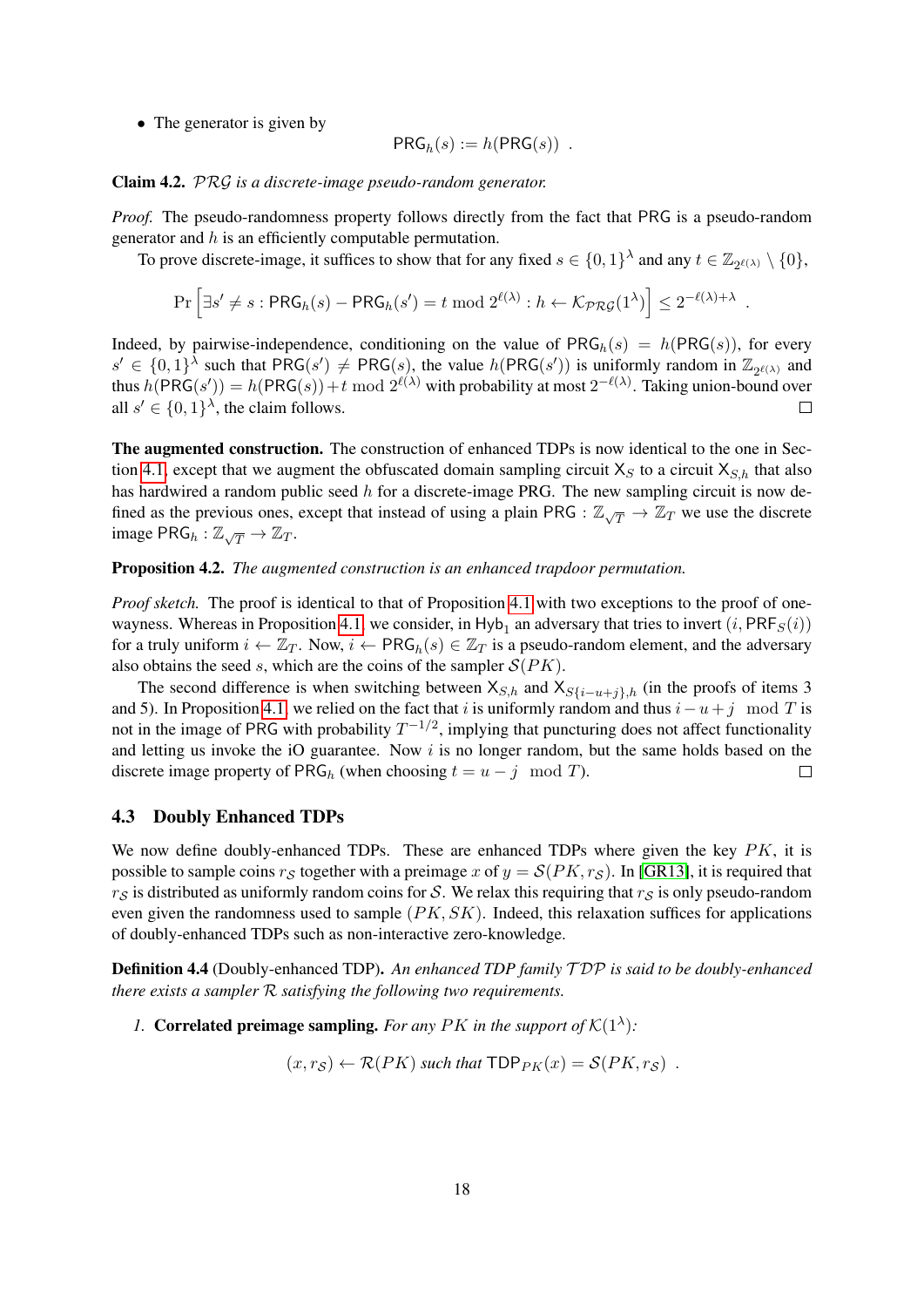*2.* Pseudorandomness. *For any polysize distinguisher* D *there is a negligible* µ *such that for any*  $\lambda \in \mathbb{N}$ :

$$
\Pr\left[\mathcal{D}(x, r_{\mathcal{S}}, r_{\mathcal{K}}) = 1: \begin{array}{c} PK \leftarrow \mathcal{K}(1^{\lambda}, r_{\mathcal{K}}) \\ (x, r_{\mathcal{S}}) \leftarrow \mathcal{R}(PK) \\ PK \leftarrow \mathcal{K}(1^{\lambda}; r_{\mathcal{K}}) \\ PK \leftarrow \mathcal{K}(1^{\lambda}; r_{\mathcal{K}}) \\ r_{\mathcal{S}} \leftarrow \mathcal{K}(1^{\lambda}; r_{\mathcal{K}}) \\ y \leftarrow \mathcal{S}(PK, r_{\mathcal{S}}) \\ x \leftarrow \text{TOP}_{PK}^{-1}(y) \end{array}\right]\right\} \leq \mu(\lambda) .
$$

#### 4.3.1 Doubly enhancing the previous construction.

 $\bigg\}$  $\frac{1}{2}$   $\bigg]$  $\frac{1}{2}$ I  $\frac{1}{2}$ I  $\frac{1}{2}$  $\bigg]$  $\frac{1}{2}$  $\begin{array}{c} \end{array}$ 

To make the previous construction doubly enhanced we show how to slightly augment the discrete-image PRG used in the construction on some sparse subset of seeds (thus not hurting previous properties), while taking advantage of the particular structure of our TDP.

Concretely, we augment the code of PRG<sub>h</sub> to compute a new PRG<sup>\*</sup><sub>h</sub> as follows. Let PRG<sup>'</sup>:  $\mathbb{Z}_{\sqrt[m]{T}} \to \mathbb{Z}_{\sqrt{T}}$ be a length doubling pseudorandom generator that expands small seeds  $s' \in \mathbb{Z}_{\sqrt[4]{T}}$  to longer seeds  $s \in \mathbb{Z}_{\sqrt{T}}$  for PRG<sub>h</sub>. PRG<sub>h</sub> acts as follows:

Given a (private) seed  $s \in \mathbb{Z}_{\sqrt{T}}$  as input, parse it as  $(s', r') \in \mathbb{Z}_{\sqrt[T]{T}} \times \mathbb{Z}_{\sqrt[T]{T}}$ .

- 1. If  $r' = 0$ , compute PRG'(s'), and output PRG<sub>h</sub>'(s', r') := PRG<sub>h</sub>(PRG'(s')) 1 mod T.
- 2. Otherwise, output as before  $PRG_h^*(s', r') = PRG_h(s', r')$ .

The augmented construction. The construction of doubly-enhanced TDPs is now identical to the one of enhanced TDPs, except that we instantiate the pseudo-random generator with the new  $\mathcal{PRG}^*$  =  $\{\textsf{PRG}^*_h\}.$ 

#### Proposition 4.3. *The augmented construction is a doubly-enhanced trapdoor permutation.*

*Proof sketch.* First notice that we did not harm the pseudo-randomness and discrete-image properties of the original family  $PRG$ . Indeed, the augmented PRG<sup>\*</sup><sub>h</sub> only behaves differently from PRG<sub>h</sub> on the set  $\{s = (s', r') : r' = 0\}$ , which has negligible density  $T^{-1/4}$ . The pseudo-randomness and discreteimage properties, however, are defined for a uniformly random  $(s', r') \in \mathbb{Z}_{\sqrt[4]{T}} \times \mathbb{Z}_{\sqrt[4]{T}}$ , and thus remain unaffected.

We can now define the sampler  $\mathcal{R}(PK)$ :

- 1. Pick a random (short) seed  $s' \leftarrow \mathbb{Z}_{\sqrt[4]{T}}$ .
- 2. Compute  $r_S = \text{PRG}'(s') \in \mathbb{Z}_{\sqrt[4]{T}} \times \mathbb{Z}_{\sqrt[4]{T}}$  and  $r_S^x = (s', 0) \in \mathbb{Z}_{\sqrt[4]{T}} \times \mathbb{Z}_{\sqrt[4]{T}}$ .
- 3. Return  $(x, r_S)$  where  $x = \mathcal{S}(PK; r_S^x)$ .

The pseudorandomness of  $r_S$ , conditioned on  $(r_K, x)$ , follows directly from the pseudo-randomness guarantee of PRG'. We now note that x is the preimage of  $y = S(PK, r_S)$ . We shall assume for simplicity that PRG'(s') never outputs  $s = (s''; r'')$  such that  $r'' = 0$  (PRG' can always be augmented to satisfy this property). Then, by construction  $x = (i - 1, \text{PRF}_S(i - 1))$  where  $i = \text{PRG}_h(\text{PRG}'(s'))$ and  $y = (i, \text{PRF}_S(i))$ .

This completes the proof.

 $\Box$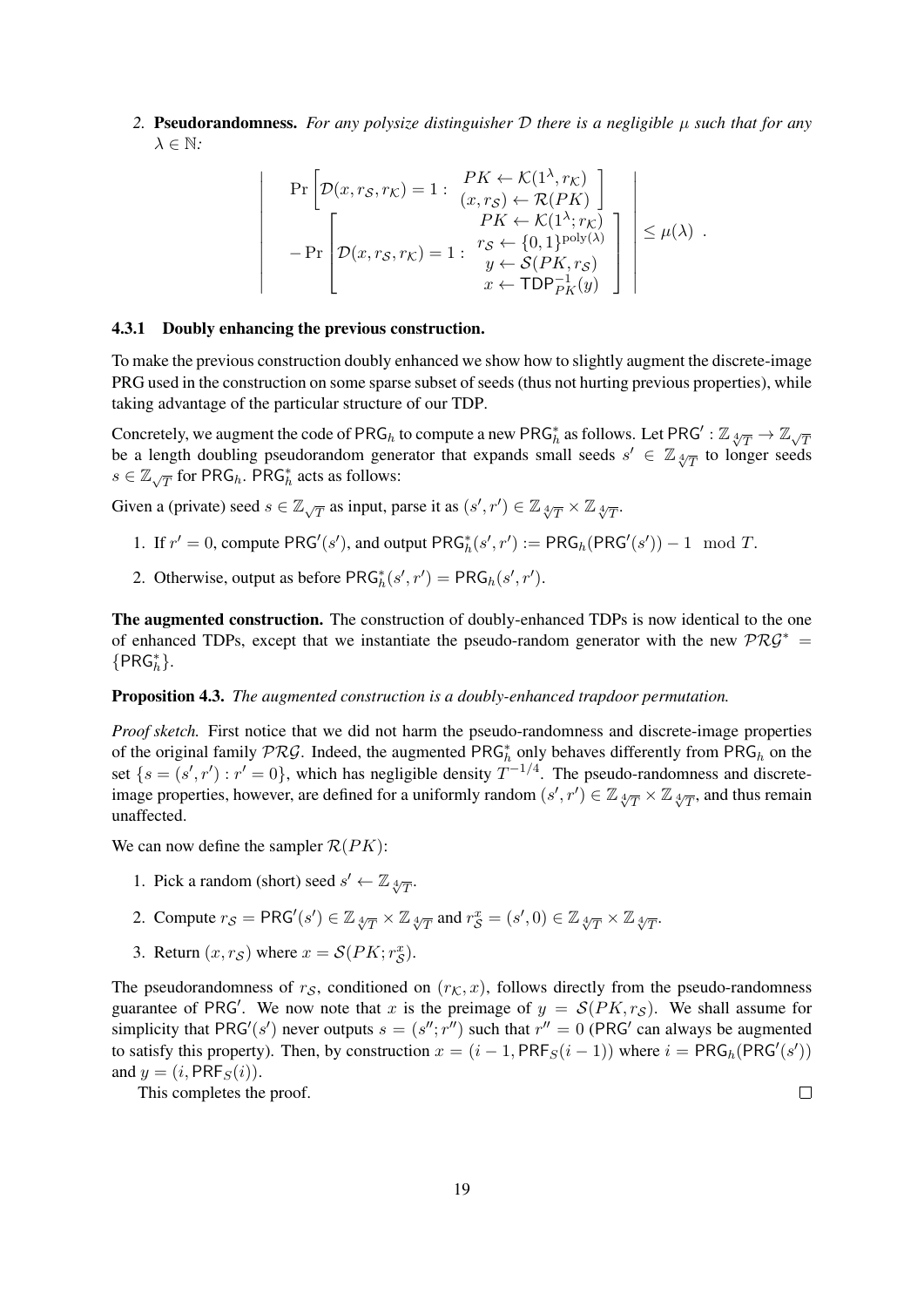# <span id="page-20-0"></span>4.4 Relaxing Subexponential Security

In all constructions above, we assumed all cryptographic primitives are sub-exponentially hard. We now explain how this can be relaxed, and what are the tradeoffs between the hardness of the different primitives. Let  $f(\cdot), g(\cdot), h(\cdot)$  be sub-linear functions and assume that  $\mathcal{OWF}$  is  $(2^{f(\lambda)}, 2^{-f(\lambda)})$ -secure,  $\mathcal{PRF}$  is  $(\lambda, 2^{-g(\lambda)})$ -secure, and  $i\mathcal{O}$  is  $(\lambda, 2^{-h(\lambda)})$ -secure. We can restate Claim [4.1](#page-14-0) as follows.

**Claim 4.3** (Claim [4.1](#page-14-0) generalized). *For any polysize distinguisher D, all*  $\lambda \in \mathbb{N}$ *, and all*  $j \in [0, \sqrt[4]{T}]$ :

*1.*  $|\Pr[\mathcal{D}(\mathsf{Hyb}_1) = 1] - \Pr[\mathcal{D}(\mathsf{Hyb}_2) = 1]| \leq 2^{-\Omega(f(\log \sqrt[4]{T}))} + 2^{-\Omega(h(\lambda))},$ 

2. 
$$
|\Pr[\mathcal{D}(\mathsf{Hyb}_2) = 1] - \Pr[\mathcal{D}(\mathsf{Hyb}_{3,0}) = 1]| \leq 2^{-\Omega(h(\lambda))}
$$
,

- 3.  $\left|\Pr[\mathcal{D}(\mathsf{Hyb}_{3,j})=1]-\Pr[\mathcal{D}(\mathsf{Hyb}_{4,j})=1]\right|\leq T^{-1/2}+2^{-\Omega(h(\lambda))},$
- 4.  $\left|\Pr[\mathcal{D}(\mathsf{Hyb}_{4,j})=1]-\Pr[\mathcal{D}(\mathsf{Hyb}_{5,j})=1]\right|\leq 2^{-\Omega(g(\lambda))},$
- 5.  $\left|\Pr[\mathcal{D}(\mathsf{Hyb}_{5,j})=1]-\Pr[\mathcal{D}(\mathsf{Hyb}_{6,j})=1]\right|\leq T^{-1/2}+2^{-\Omega(h(\lambda))},$
- 6.  $|\Pr[\mathcal{D}(\text{Hyb}_{6,j}) = 1] \Pr[\mathcal{D}(\text{Hyb}_{3,j+1}) = 1]| \leq 2^{-\Omega(f(\lambda))} + 2^{-\Omega(h(\lambda))}.$

The overall inversion probability can be bounded by

$$
2^{-\Omega(f(\log \sqrt[4]{T}))} + \sqrt[4]{T} \cdot (T^{-1/2} + 2^{-\Omega(f(\lambda))} + 2^{-\Omega(g(\lambda))} + 2^{-\Omega(h(\lambda))}) .
$$

In particular, letting  $m(\lambda) = \min \{f(\lambda), g(\lambda), h(\lambda)\}\$ , we can guarantee hardness of the resulting TDP as long as

1.  $T(\lambda) = \lambda^{-\omega(1)}$ .

2. 
$$
m(\lambda) = \omega(\log(T)).
$$

3.  $f(\log \sqrt[4]{T}) = \omega(\log \lambda)$ .

For instance, for any constant  $\varepsilon < 1$ , we can set

- $T = 2^{(\log \lambda)^{2/\varepsilon}},$
- $f(\lambda) = \lambda^{\varepsilon}$  (OWF is still sub-exponential),
- $g(\lambda) = h(\lambda) = (\log \lambda)^{2+2/\varepsilon}$  (PRF and iO are quasi-polynomial).

Alternatively, we can set

- $T = 2^{2(\log \lambda)^{\varepsilon}},$
- $f(\lambda) = g(\lambda) = h(\lambda) = 2^{(\log \lambda)^{\frac{1+\epsilon}{2}}}$  (all primitives are only  $2^{\lambda^{o(1)}}$ -secure).

# Acknowledgements

We thank Mark Zhandry for bringing to our attention the question of injective OWFs from indistinguishability obfuscation. We thank Zhe Zhang and John Steinberger for pointing out a gap in the proof of Proposition [3.1](#page-8-2) in a previous version of this work.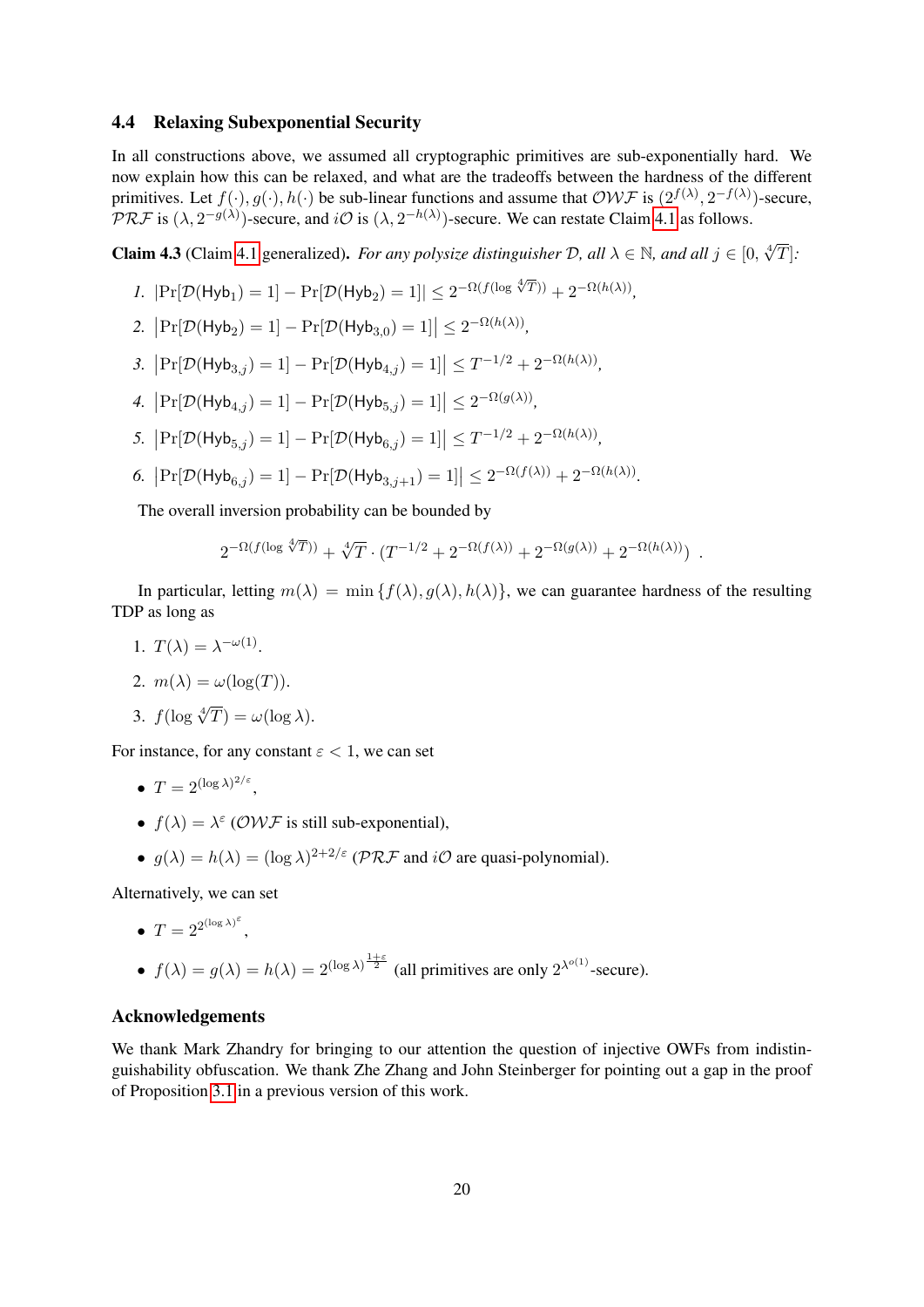# References

- <span id="page-21-5"></span>[AB15] Benny Applebaum and Zvika Brakerski. Obfuscating circuits via composite-order graded encoding. In *TCC*, 2015.
- <span id="page-21-1"></span>[AC08] Dimitris Achlioptas and Amin Coja-Oghlan. Algorithmic barriers from phase transitions. In *49th Annual IEEE Symposium on Foundations of Computer Science, FOCS 2008, October 25-28, 2008, Philadelphia, PA, USA*, pages 793–802, 2008.
- <span id="page-21-6"></span>[AJ15] Prabhanjan Ananth and Abhishek Jain. Indistinguishability obfuscation from compact functional encryption. In *Crypto*, 2015.
- <span id="page-21-11"></span>[BCC+14] Nir Bitansky, Ran Canetti, Henry Cohn, Shafi Goldwasser, Yael Tauman Kalai, Omer Paneth, and Alon Rosen. The impossibility of obfuscation with auxiliary input or a universal simulator. In *Advances in Cryptology - CRYPTO 2014 - 34th Annual Cryptology Conference, Santa Barbara, CA, USA, August 17-21, 2014, Proceedings, Part II*, pages 71–89, 2014.
- <span id="page-21-12"></span>[BCP14] Elette Boyle, Kai-Min Chung, and Rafael Pass. On extractability obfuscation. In *TCC*, pages 52–73, 2014.
- <span id="page-21-0"></span>[BFKL93] Avrim Blum, Merrick L. Furst, Michael J. Kearns, and Richard J. Lipton. Cryptographic primitives based on hard learning problems. In *Advances in Cryptology - CRYPTO '93, 13th Annual International Cryptology Conference, Santa Barbara, California, USA, August 22-26, 1993, Proceedings*, pages 278–291, 1993.
- <span id="page-21-10"></span>[BGI+01] Boaz Barak, Oded Goldreich, Russell Impagliazzo, Steven Rudich, Amit Sahai, Salil P. Vadhan, and Ke Yang. On the (im)possibility of obfuscating programs. In *CRYPTO*, pages 1–18, 2001.
- <span id="page-21-13"></span>[BGI14] Elette Boyle, Shafi Goldwasser, and Ioana Ivan. Functional signatures and pseudorandom functions. In *Public Key Cryptography*, pages 501–519, 2014.
- <span id="page-21-4"></span>[BGK+13] Boaz Barak, Sanjam Garg, Yael Tauman Kalai, Omer Paneth, and Amit Sahai. Protecting obfuscation against algebraic attacks. Cryptology ePrint Archive, Report 2013/631, 2013. <http://eprint.iacr.org/>.
- <span id="page-21-8"></span>[Blu81] Manuel Blum. Coin flipping by telephone. In *Proceedings of the 18th Annual International Cryptology Conference*, pages 11–15, 1981.
- <span id="page-21-2"></span>[BP14] Nir Bitansky and Omer Paneth. Zaps and non-interactive witness indistinguishability from indistinguishability obfuscation. Cryptology ePrint Archive, Report 2014/295, 2014. <http://eprint.iacr.org/>.
- <span id="page-21-9"></span>[BPR15] Nir Bitansky, Omer Paneth, and Alon Rosen. On the cryptographic hardness of finding a nash equilibrium. In *FOCS*, 2015.
- <span id="page-21-3"></span>[BR14] Zvika Brakerski and Guy N. Rothblum. Virtual black-box obfuscation for all circuits via generic graded encoding. In *Theory of Cryptography - 11th Theory of Cryptography Conference, TCC 2014, San Diego, CA, USA, February 24-26, 2014. Proceedings*, pages 1–25, 2014.
- <span id="page-21-7"></span>[BV15] Nir Bitansky and Vinod Vaikuntanathan. Indistinguishability obfuscation from functional encryption. In *FOCS*, 2015.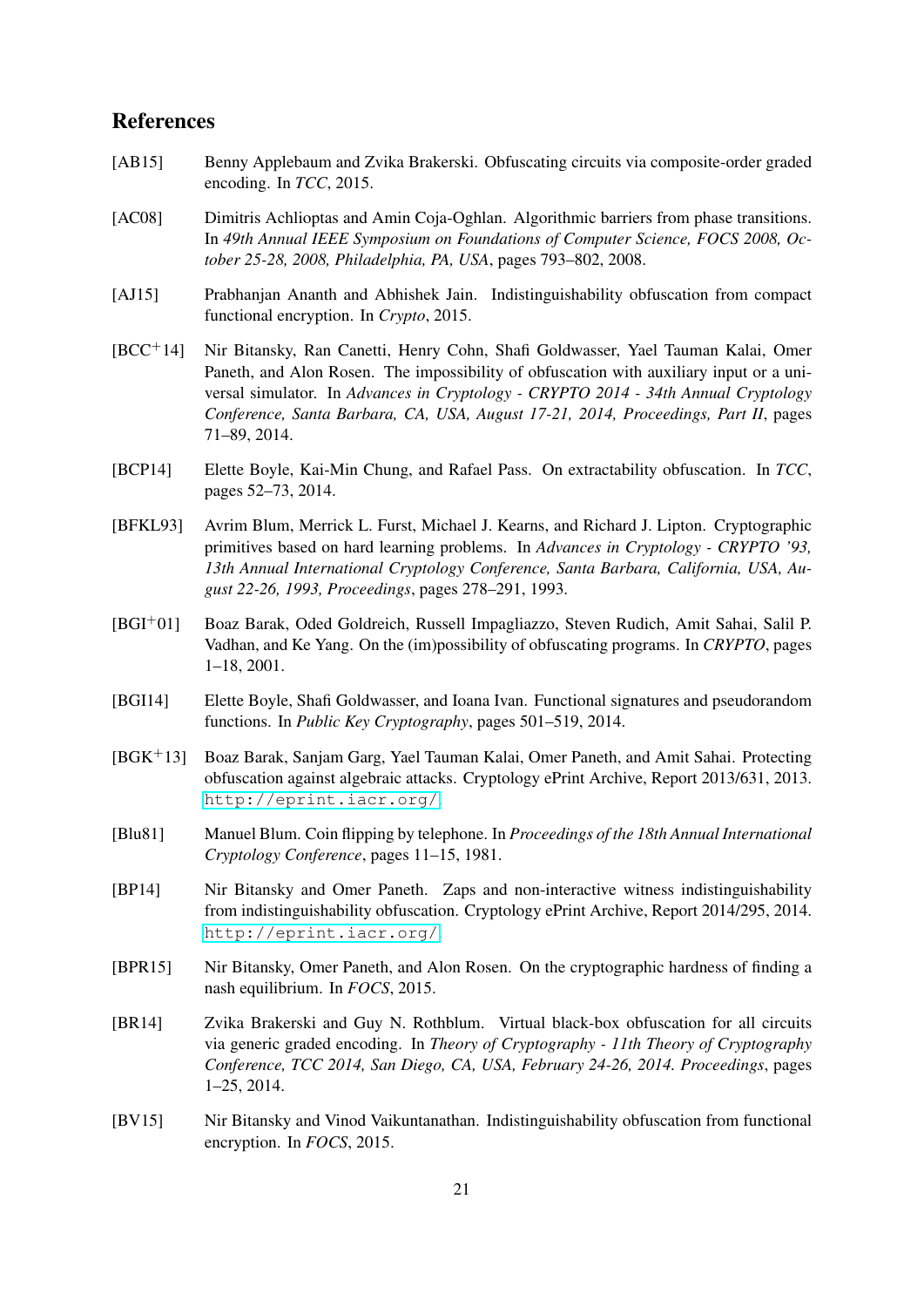- <span id="page-22-13"></span>[BW13] Dan Boneh and Brent Waters. Constrained pseudorandom functions and their applications. In *ASIACRYPT (2)*, pages 280–300, 2013.
- <span id="page-22-6"></span>[CLT13] Jean-Sébastien Coron, Tancrède Lepoint, and Mehdi Tibouchi. Practical multilinear maps over the integers. In *CRYPTO (1)*, pages 476–493, 2013.
- <span id="page-22-7"></span>[CLT15] Jean-Sébastien Coron, Tancrède Lepoint, and Mehdi Tibouchi. New multilinear maps over the integers. In *Crypto*, 2015.
- <span id="page-22-3"></span>[CLTV14] Ran Canetti, Huijia Lin, Stefano Tessaro, and Vinod Vaikuntanathan. Obfuscation of probabilistic circuits and applications. Cryptology ePrint Archive, Report 2014/882, 2014. <http://eprint.iacr.org/>.
- <span id="page-22-11"></span>[DPW14] Yevgeniy Dodis, Krzysztof Pietrzak, and Daniel Wichs. Key derivation without entropy waste. In *Advances in Cryptology - EUROCRYPT 2014 - 33rd Annual International Conference on the Theory and Applications of Cryptographic Techniques, Copenhagen, Denmark, May 11-15, 2014. Proceedings*, pages 93–110, 2014.
- <span id="page-22-8"></span>[Gen14] Craig Gentry. Computing on the edge of chaos: Structure and randomness in encrypted computation. *Electronic Colloquium on Computational Complexity (ECCC)*, 21:106, 2014.
- <span id="page-22-5"></span>[GGH13a] Sanjam Garg, Craig Gentry, and Shai Halevi. Candidate multilinear maps from ideal lattices. In *EUROCRYPT*, pages 1–17, 2013.
- <span id="page-22-2"></span>[GGH+13b] Sanjam Garg, Craig Gentry, Shai Halevi, Mariana Raykova, Amit Sahai, and Brent Waters. Candidate indistinguishability obfuscation and functional encryption for all circuits. In *54th Annual IEEE Symposium on Foundations of Computer Science, FOCS 2013, 26-29 October, 2013, Berkeley, CA, USA*, pages 40–49, 2013.
- <span id="page-22-12"></span>[GGM86] Oded Goldreich, Shafi Goldwasser, and Silvio Micali. How to construct random functions. *J. ACM*, 33(4):792–807, 1986.
- <span id="page-22-0"></span>[GK88] Oded Goldreich and Eyal Kushilevitz. A perfect zero-knowledge proof for a problem equivalent to discrete logarithm. In *Advances in Cryptology - CRYPTO '88, 8th Annual International Cryptology Conference, Santa Barbara, California, USA, August 21-25, 1988, Proceedings*, pages 57–70, 1988.
- <span id="page-22-4"></span>[GLSW14] Craig Gentry, Allison B. Lewko, Amit Sahai, and Brent Waters. Indistinguishability obfuscation from the multilinear subgroup elimination assumption. *IACR Cryptology ePrint Archive*, 2014:309, 2014.
- <span id="page-22-1"></span>[Gol11] Oded Goldreich. Candidate one-way functions based on expander graphs. In *Studies in Complexity and Cryptography. Miscellanea on the Interplay between Randomness and Computation - In Collaboration with Lidor Avigad, Mihir Bellare, Zvika Brakerski, Shafi Goldwasser, Shai Halevi, Tali Kaufman, Leonid Levin, Noam Nisan, Dana Ron, Madhu Sudan, Luca Trevisan, Salil Vadhan, Avi Wigderson, David Zuckerman*, pages 76–87. 2011.
- <span id="page-22-9"></span>[GR13] Oded Goldreich and Ron D. Rothblum. Enhancements of trapdoor permutations. *J. Cryptology*, 26(3):484–512, 2013.
- <span id="page-22-10"></span>[HILL99] Johan Håstad, Russell Impagliazzo, Leonid A. Levin, and Michael Luby. A pseudorandom generator from any one-way function. *SIAM J. Comput.*, 28(4):1364–1396, 1999.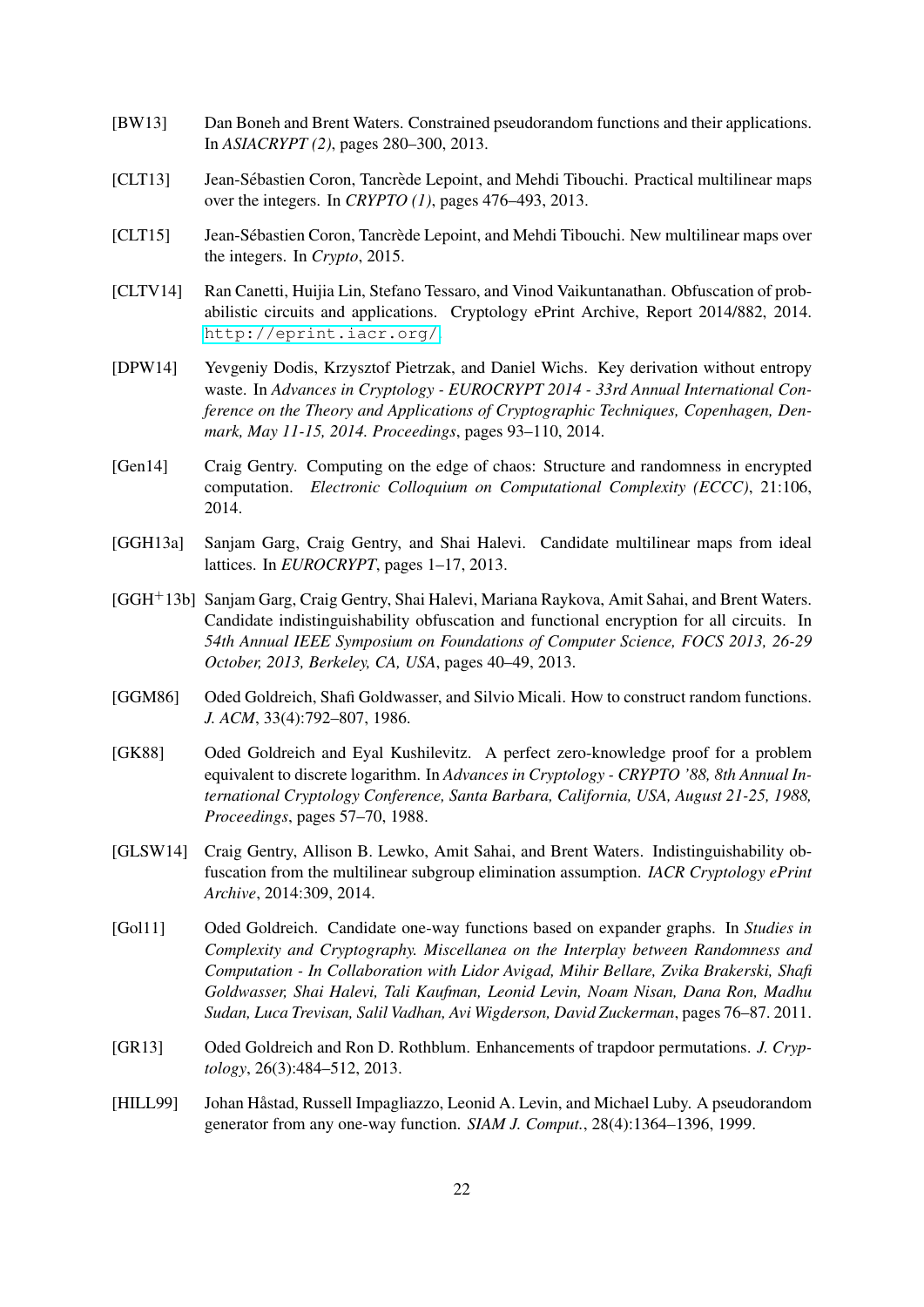- <span id="page-23-1"></span>[JP00] Ari Juels and Marcus Peinado. Hiding cliques for cryptographic security. *Des. Codes Cryptography*, 20(3):269–280, 2000.
- <span id="page-23-9"></span>[KLW14] Venkata Koppula, Allison Bishop Lewko, and Brent Waters. Indistinguishability obfuscation for turing machines with unbounded memory. Cryptology ePrint Archive, Report 2014/925, 2014. <http://eprint.iacr.org/>.
- <span id="page-23-8"></span>[KMN+14] Ilan Komargodski, Tal Moran, Moni Naor, Rafael Pass, Alon Rosen, and Eylon Yogev. One-way functions and (im)perfect obfuscation. *IACR Cryptology ePrint Archive*, 2014:347, 2014.
- <span id="page-23-13"></span>[KPTZ13] Aggelos Kiayias, Stavros Papadopoulos, Nikos Triandopoulos, and Thomas Zacharias. Delegatable pseudorandom functions and applications. In *ACM Conference on Computer and Communications Security*, pages 669–684, 2013.
- <span id="page-23-11"></span>[Nao91] Moni Naor. Bit commitment using pseudorandomness. *J. Cryptology*, 4(2):151–158, 1991.
- <span id="page-23-7"></span>[NR02] Moni Naor and Omer Reingold. Constructing pseudo-random permutations with a prescribed structure. *J. Cryptology*, 15(2):97–102, 2002.

<span id="page-23-2"></span>[PW08] Chris Peikert and Brent Waters. Lossy trapdoor functions and their applications. In *Proceedings of the 40th Annual ACM Symposium on Theory of Computing, Victoria, British Columbia, Canada, May 17-20, 2008*, pages 187–196, 2008.

- <span id="page-23-4"></span>[Rab79] Michael O. Rabin. Digitalized signatures and public-key functions as intractable as factorization. Technical Report LCR/TR-212, MIT Laboratory of Computer Science, 1979.
- <span id="page-23-3"></span>[RSA83] Ronald L. Rivest, Adi Shamir, and Leonard M. Adleman. A method for obtaining digital signatures and public-key cryptosystems (reprint). *Commun. ACM*, 26(1):96–99, 1983.
- <span id="page-23-0"></span>[Sho97] Peter W. Shor. Polynomial-time algorithms for prime factorization and discrete logarithms on a quantum computer. *SIAM J. Comput.*, 26(5):1484–1509, 1997.
- <span id="page-23-5"></span>[SW14] Amit Sahai and Brent Waters. How to use indistinguishability obfuscation: deniable encryption, and more. In *Symposium on Theory of Computing, STOC 2014, New York, NY, USA, May 31 - June 03, 2014*, pages 475–484, 2014.
- <span id="page-23-12"></span>[Yao82] Andrew Chi-Chih Yao. Theory and applications of trapdoor functions (extended abstract). In *23rd Annual Symposium on Foundations of Computer Science, Chicago, Illinois, USA, 3-5 November 1982*, pages 80–91, 1982.
- <span id="page-23-6"></span>[Zim15] Joe Zimmerman. How to obfuscate programs directly. In *Eurocrypt*, 2015.

# <span id="page-23-10"></span>A Overview of the Proof in [\[BPR15\]](#page-21-9)

As explained in the introduction, the proof that our basic TDP construction (without any domain sampler) is one-way follows closely the one in [\[BPR15\]](#page-21-9). For completeness, we include here an overview of the proof taken almost verbatim from [\[BPR15\]](#page-21-9).

We start by recalling the basic TDP construction. A given permutation is over the set of nodes  ${x_i}_{i \in \mathbb{Z}_T}$ . Each node  $x_i$  is a pair  $(i, \text{PRF}_S(i))$  where  $\text{PRF}_S : \mathbb{Z}_T \to \{0,1\}^{\lambda}$  is sampled from a family of pseudo-random functions, and  $T \in \mathbb{N}$  is super-polynomial in the security parameter  $\lambda$ . The permutation is define by the cycle

$$
x_1 \to x_2 \to \cdots \to x_T \to x_1 .
$$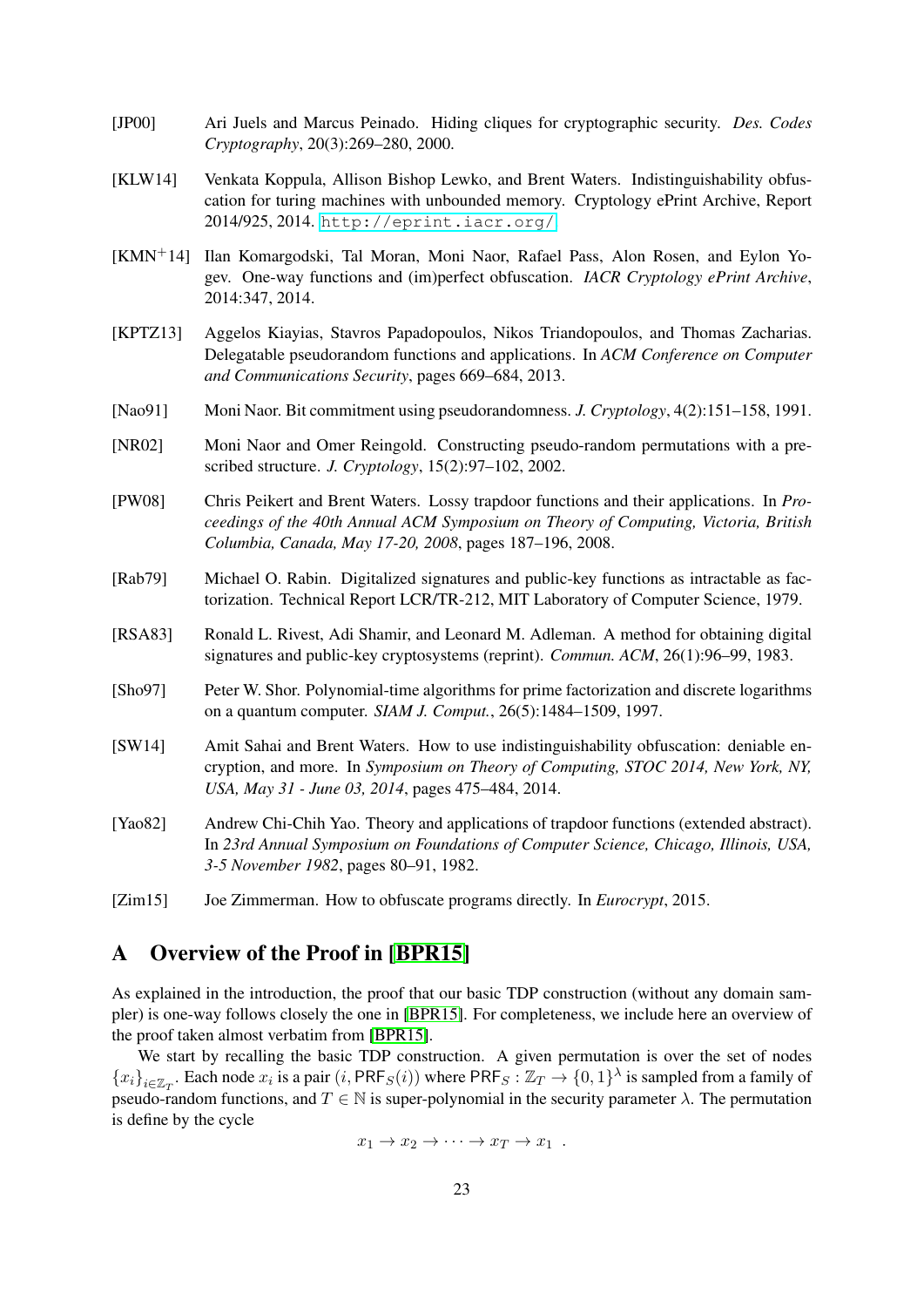The public key describing the permutation consists the obfuscated program F that maps  $x_i$  to  $x_{i+1}$ (where  $i + 1$  is computed modulo T) and outputs  $\perp$  on any other input. The trapdoor is simply the seed S of the pseudo-random function that allows us to efficiently invert the permutation.

Inverting the permutation on  $x_i$  requires finding the end of the path starting at  $x_i$  and ending at  $x_{i-1}$ . Intuitively, this path can be thought of as an authenticated chain where a signature  $\sigma$  corresponding to some pair  $(j, \sigma)$  cannot be obtained without first obtaining all previous signatures on the path.

To prove that finding the signature PRF $S(i-1)$  of the node  $x_{i-1}$  is hard, we show that the obfuscated F is computationally indistinguishable from a circuit that on input  $x_{i-1}$  returns ⊥, rather than  $x_i$  as F would. This implies that an efficient algorithm would not be able to obtain  $x_{i-1}$  from either one of the circuits, or it could distinguish the two. We next go in more detail into how indistinguishability of these two circuits is shown.

For every  $\alpha, \beta \in \mathbb{Z}_T$  we consider the circuit  $\widetilde{\mathsf{F}}_{\alpha,\beta}$  that is identical to  $\widetilde{\mathsf{F}}$ , except that for every j in the range from  $\alpha$  to  $\beta$  (wrapping around T in case that  $\alpha > \beta$ )  $\mathsf{F}_{\alpha,\beta}$  on the input  $x_j$  outputs  $\bot$ . The argument proceeds in two steps. First, we show that for a *random*  $u \in \mathbb{Z}_T$ , the obfuscation  $\mathsf{F}_{u,u}$  is computationally indistinguishable from F. Intuitively this "splits" the authenticated chain into two parts: from  $x_i$  to  $x_u$ and from  $x_{u+1}$  to  $x_{i-1}$ . While given  $F_{u,u}$  and  $x_i$  it is possible to compute additional signatures in the first part of the chain, we show that is it hard to find a signature for any  $j$  in the second part of the chain. More concretely, in the second step, we prove that the obfuscated circuits  $F_{u,u}$  and  $F_{u,i-1}$  are computationally indistinguishable by a sequence of hybrids. For every  $j$  in the range between  $u$  and  $i-2$ , we show that the obfuscations  $\overline{F}_{u,j}$  and  $\overline{F}_{u,j+1}$  are computationally indistinguishable. In total, we have at most T hybrids; relying on injective one-way functions and iO with super-polynomial hardness (related to T), we show that each two obfuscations are  $T^{-\Theta(1)}$ -indistinguishable. Overall we deduce that the obfuscations  $\widetilde{F}$  and  $\widetilde{F}_{u,i-1}$  are also computationally indistinguishable as required.

To summarize, the hardness proof follows two steps:

- 1. Split the chain into two parts: For a random  $u \in \mathbb{Z}_T$ , prove that  $\widetilde{F}$  and  $\widetilde{F}_{u,i-1}$  are indistinguishable.
- 2. Erase second part: For every j in the range between u and  $i-2$  prove that  $\widetilde{F}_{u,j}$  and  $\widetilde{F}_{u,j+1}$  are  $T^{-\Theta(1)}$ -indistinguishable.

We next explain how the two steps described above are proven. For simplicity, we shall assume the existence of a length-doubling pseudo-random generator PRG :  $\mathbb{Z}_T \to \mathbb{Z}_{T^2}$  that is injective; in the body, we relax this assumption and rely only on injective one-way functions. The two steps rely the ideas of *hidden triggers and* punctured programs introduced by Sahai and Waters [\[SW14\]](#page-23-5).

**First step.** To prove that  $\widetilde{F}$  is indistinguishable from  $\widetilde{F}_{u,u}$ , we first note that  $\widetilde{F}$  is indistinguishable from an obfuscation  $\tilde{F}^v(j,\sigma)$  of a circuit that has an extra "if statement":

- 1. if  $\sigma = PRF_S(j)$  and PRG $(j) = v$ , return  $\perp$ .
- 2. Otherwise return  $x_{i+1}$  (as  $\tilde{F}$  would);

here v is chosen at random from the range  $\mathbb{Z}_{T^2}$  of PRG. Observe that, with overwhelming probability  $1-\frac{1}{7}$  $\frac{1}{T}$ , v is not in the image of PRG, the condition in (1) is never met, and the alternative behavior is never triggered. Thus,  $\tilde{F}$  and  $\tilde{F}^v$  compute the same function and their obfuscations are indistinguishable. Next, relying on the pseudo-randomness guarantee of PRG, we can indistinguishably replace the uniformly random v with a pseudo-random value PRG(u). It is left to note that, because PRG is injective,  $\tilde{F}^v$ , with  $v = PRG(u)$ , computes the exact same function as  $\tilde{F}_{u,u}$ . Indeed, both compute the same function as  $\tilde{F}_{u,u}$ except on  $x_u$ , where an alternative behavior is triggered and  $\perp$  is returned.